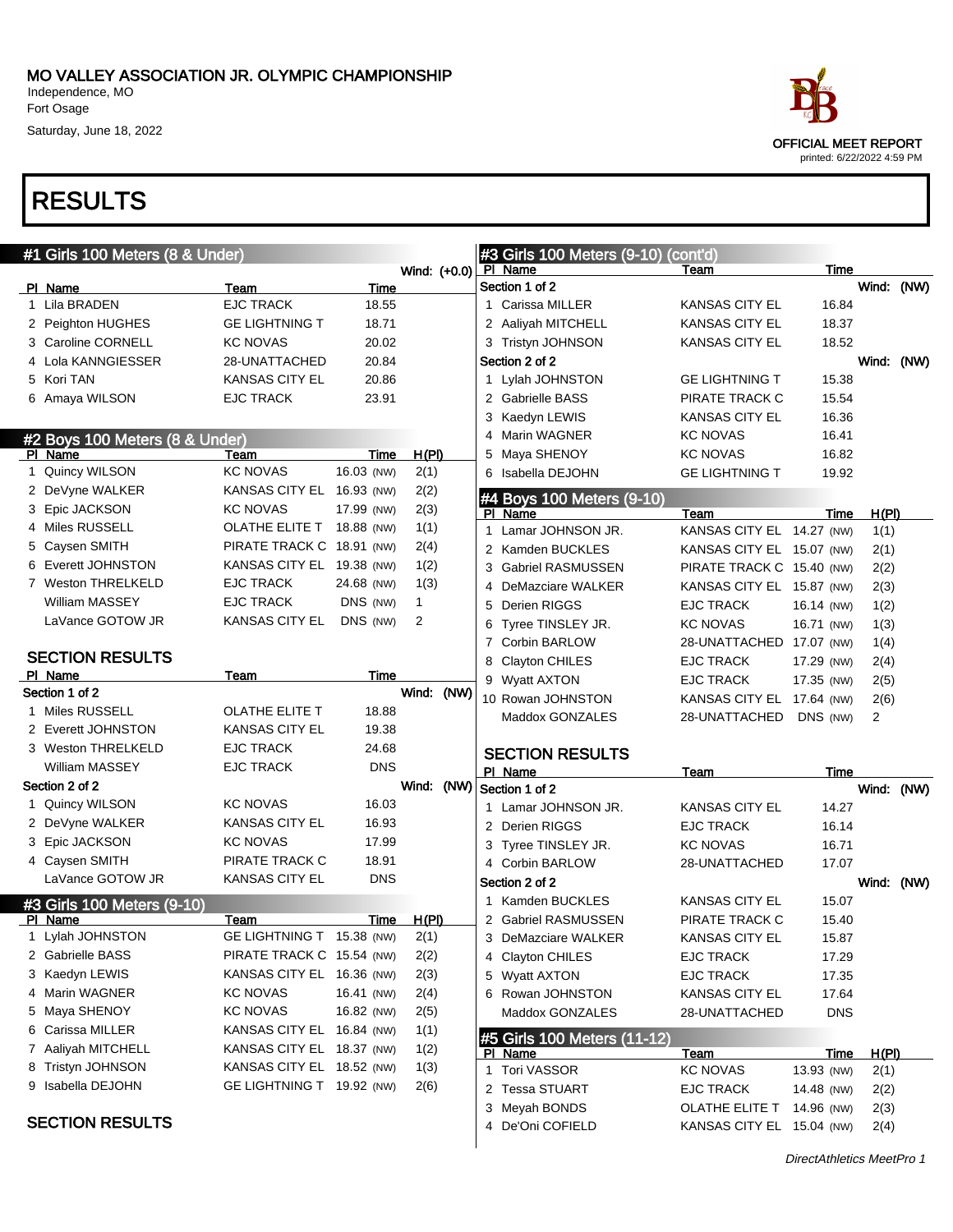

| #5 Girls 100 Meters (11-12) | (cont'd)                  |            |                |    | #6 Boys 100 Meters (11-12) (cont'd) |                           |            |              |  |
|-----------------------------|---------------------------|------------|----------------|----|-------------------------------------|---------------------------|------------|--------------|--|
| PI Name                     | Team                      | Time       | H(PI)          |    | PI Name                             | Team                      | Time       |              |  |
| 5 Saidee ODEMS              | KANSAS CITY EL 15.58 (NW) |            | 1(1)           |    | Section 2 of 2                      |                           |            | Wind: (NW)   |  |
| 6 Harper BAKER              | <b>EJC TRACK</b>          | 16.06 (NW) | 2(5)           |    | 1 Tre' JOHNSON                      | OLATHE ELITE T            | 13.87      |              |  |
| 7 Lillian ATWOOD            | GE LIGHTNING T 16.15 (NW) |            | 2(6)           |    | 2 Edje JACKSON                      | <b>KC NOVAS</b>           | 14.15      |              |  |
| 8 Olivia GRACE              | GE LIGHTNING T 16.82 (NW) |            | 1(2)           | 3. | JaCarter HARRIS                     | <b>KANSAS CITY EL</b>     | 14.16      |              |  |
| 9 Tenley MCKINNEY           | GE LIGHTNING T 16.94 (NW) |            | 1(3)           |    | 4 Shamario BERNARD                  | OLATHE ELITE T            | 14.35      |              |  |
| 10 Ariana EDWARDS           | <b>EJC TRACK</b>          | 17.24 (NW) | 1(4)           |    | 5 Ryan DRUMMOND JR.                 | OLATHE ELITE T            | 14.76      |              |  |
| Jordyne SUMNER              | OLATHE ELITE T            | DNS (NW)   | $\overline{2}$ | 6  | <b>Tanner GARLICH</b>               | <b>KC NOVAS</b>           | 16.46      |              |  |
| Kayden RUNNELS              | <b>EJC TRACK</b>          | DNS (NW)   | 2              |    | 7 Anthony MITCHELL                  | <b>KANSAS CITY EL</b>     | 18.43      |              |  |
|                             |                           |            |                |    | Embry WAZAC                         | PIRATE TRACK C            | <b>DNS</b> |              |  |
| <b>SECTION RESULTS</b>      |                           |            |                |    | #7 Girls 100 Meters (13-14)         |                           |            |              |  |
| PI Name                     | Team                      | Time       |                |    |                                     |                           |            | Wind: (+0.0) |  |
| Section 1 of 2              |                           |            | Wind: (NW)     |    | PI Name                             | Team                      | Time       |              |  |
| 1 Saidee ODEMS              | <b>KANSAS CITY EL</b>     | 15.58      |                |    | 1 Donnise YOUNG                     | <b>KANSAS CITY EL</b>     | 13.10      |              |  |
| 2 Olivia GRACE              | <b>GE LIGHTNING T</b>     | 16.82      |                |    | 2 Trinity HARRISON                  | <b>EJC TRACK</b>          | 14.36      |              |  |
| 3 Tenley MCKINNEY           | <b>GE LIGHTNING T</b>     | 16.94      |                | 3  | Olivia LEWIS                        | <b>SHOCKER TRAC</b>       | 14.61      |              |  |
| 4 Ariana EDWARDS            | <b>EJC TRACK</b>          | 17.24      |                |    | 4 Briana EDWARDS                    | <b>EJC TRACK</b>          | 14.68      |              |  |
| Section 2 of 2              |                           |            | Wind: (NW)     |    | 5 Kennedi RANE                      | <b>KANSAS CITY EL</b>     | 14.72      |              |  |
| 1 Tori VASSOR               | <b>KC NOVAS</b>           | 13.93      |                |    | 6 Braelyn SENA                      | <b>GE LIGHTNING T</b>     | 15.42      |              |  |
| 2 Tessa STUART              | <b>EJC TRACK</b>          | 14.48      |                |    |                                     |                           |            |              |  |
| 3 Meyah BONDS               | OLATHE ELITE T            | 14.96      |                |    | #8 Boys 100 Meters (13-14)          |                           |            |              |  |
| 4 De'Oni COFIELD            | <b>KANSAS CITY EL</b>     | 15.04      |                |    | PI Name                             | Team                      | Time       | <u>H(PI)</u> |  |
| 5 Harper BAKER              | <b>EJC TRACK</b>          | 16.06      |                | 1. | Dezephen WALKER                     | KANSAS CITY EL 11.64 (NW) |            | 2(1)         |  |
| 6 Lillian ATWOOD            | <b>GE LIGHTNING T</b>     | 16.15      |                |    | 2 Jamie BOWENS JR.                  | KC FLYERS TRA 12.24 (NW)  |            | 2(2)         |  |
| Jordyne SUMNER              | OLATHE ELITE T            | <b>DNS</b> |                | 3  | <b>DeMoreay FRANKLIN</b>            | KANSAS CITY EL 13.03 (NW) |            | 1(1)         |  |
| Kayden RUNNELS              | <b>EJC TRACK</b>          | <b>DNS</b> |                |    | 4 LaVelle PEETE JR.                 | KANSAS CITY EL 13.19 (NW) |            | 1(2)         |  |
| #6 Boys 100 Meters (11-12)  |                           |            |                | 5  | Gavin PROVOST                       | OLATHE ELITE T 13.45 (NW) |            | 2(3)         |  |
| PI Name                     | Team                      | Time       | H(PI)          | 6  | Jett REEVES                         | <b>KC NOVAS</b>           | 13.90 (NW) | 1(3)         |  |
| 1 Tre' JOHNSON              | OLATHE ELITE T            | 13.87 (NW) | 2(1)           |    | 7 Ryan HARTZ                        | OLATHE ELITE T 14.30 (NW) |            | 2(4)         |  |
| 2 Edje JACKSON              | <b>KC NOVAS</b>           | 14.15 (NW) | 2(2)           |    | 8 DeMari WALKER                     | KANSAS CITY EL 14.87 (NW) |            | 2(5)         |  |
| 3 JaCarter HARRIS           | KANSAS CITY EL 14.16 (NW) |            | 2(3)           | 9  | Altan RUNDBERG                      | OLATHE ELITE T 16.10 (NW) |            | 2(6)         |  |
| 4 Zane POORE                | KANSAS FLYERS 14.21 (NW)  |            | 1(1)           |    | 10 Deontea KIRCH                    | OLATHE ELITE T 17.96 (NW) |            | 2(7)         |  |
| 5 Shamario BERNARD          | OLATHE ELITE T 14.35 (NW) |            | 2(4)           |    |                                     |                           |            |              |  |
| 6 Ryan DRUMMOND JR.         | OLATHE ELITE T 14.76 (NW) |            | 2(5)           |    | <b>SECTION RESULTS</b>              |                           |            |              |  |
| 7 Carter DRAVELING          | <b>EJC TRACK</b>          | 14.93 (NW) | 1(2)           |    | PI Name                             | Team                      | Time       |              |  |
| 8 Tanner GARLICH            | <b>KC NOVAS</b>           | 16.46 (NW) | 2(6)           |    | Section 1 of 2                      |                           |            | Wind: (NW)   |  |
| 9 Elijah SALSBURY           | SHOCKER TRAC 16.48 (NW)   |            | 1(3)           |    | 1 DeMoreay FRANKLIN                 | <b>KANSAS CITY EL</b>     | 13.03      |              |  |
| 10 Anthony MITCHELL         | KANSAS CITY EL 18.43 (NW) |            | 2(7)           |    | 2 LaVelle PEETE JR.                 | KANSAS CITY EL            | 13.19      |              |  |
| Christopher DUNCAN II       | <b>KC NOVAS</b>           | DNS (NW)   | $\mathbf 1$    |    | 3 Jett REEVES                       | <b>KC NOVAS</b>           | 13.90      |              |  |
| Embry WAZAC                 | PIRATE TRACK C            | DNS (NW)   | 2              |    | Section 2 of 2                      |                           |            | Wind: (NW)   |  |
|                             |                           |            |                |    | 1 Dezephen WALKER                   | KANSAS CITY EL            | 11.64      |              |  |
| <b>SECTION RESULTS</b>      |                           |            |                |    | 2 Jamie BOWENS JR.                  | <b>KC FLYERS TRA</b>      | 12.24      |              |  |
| PI Name                     | Team                      | Time       |                |    | 3 Gavin PROVOST                     | OLATHE ELITE T            | 13.45      |              |  |
| Section 1 of 2              |                           |            | Wind: (NW)     |    | 4 Ryan HARTZ                        | OLATHE ELITE T            | 14.30      |              |  |
| 1 Zane POORE                | <b>KANSAS FLYERS</b>      | 14.21      |                |    | 5 DeMari WALKER                     | <b>KANSAS CITY EL</b>     | 14.87      |              |  |
| 2 Carter DRAVELING          | EJC TRACK                 | 14.93      |                |    | 6 Altan RUNDBERG                    | OLATHE ELITE T            | 16.10      |              |  |
| 3 Elijah SALSBURY           | <b>SHOCKER TRAC</b>       | 16.48      |                |    | 7 Deontea KIRCH                     | OLATHE ELITE T            | 17.96      |              |  |
| Christopher DUNCAN II       | <b>KC NOVAS</b>           | <b>DNS</b> |                |    |                                     |                           |            |              |  |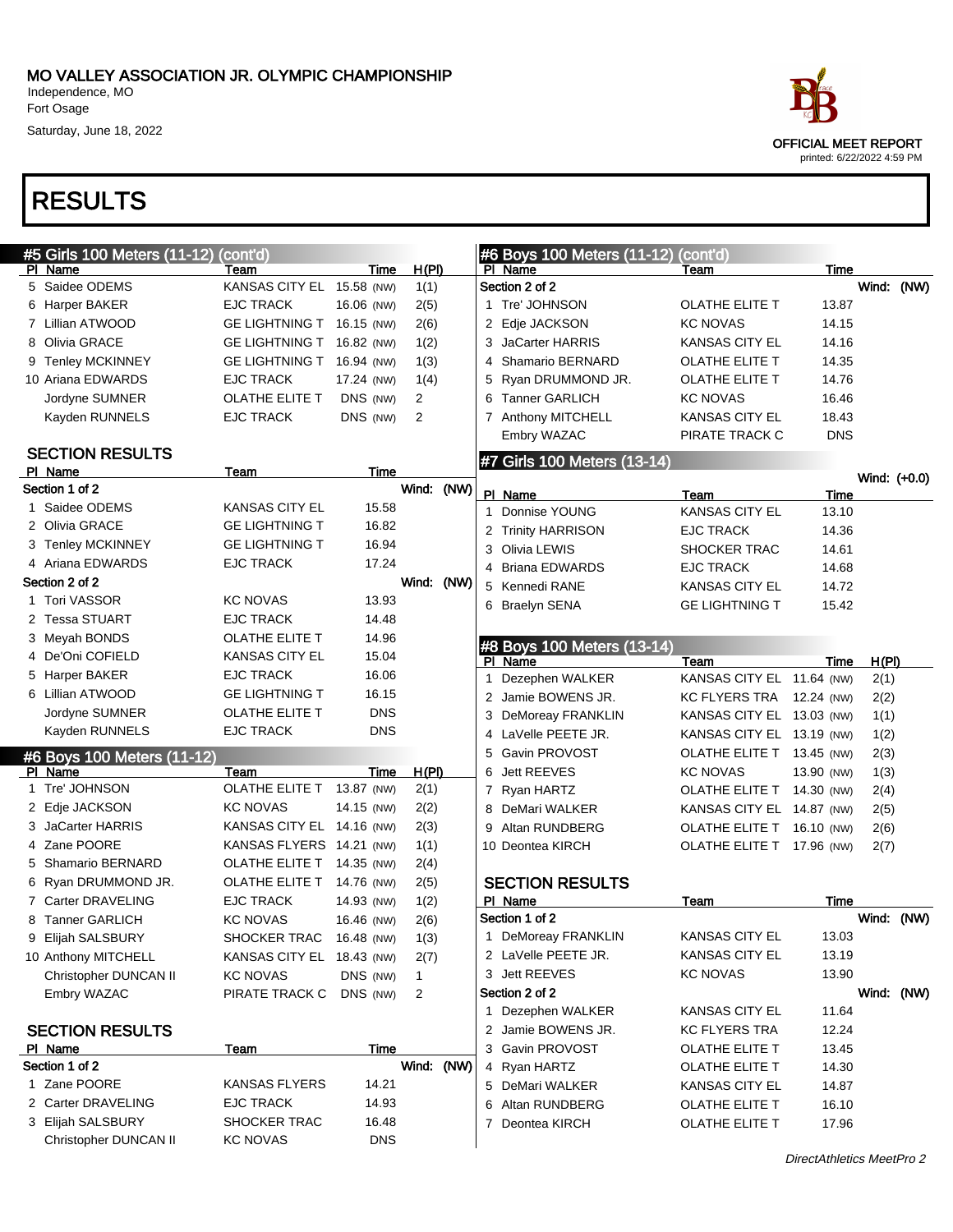Fort Osage Saturday, June 18, 2022



| #9 Girls 100 Meters (15-16)                 |                         |                      |                | #15 Girls 4 x 800m Relay (15-16)          |                         |                 |              |
|---------------------------------------------|-------------------------|----------------------|----------------|-------------------------------------------|-------------------------|-----------------|--------------|
|                                             |                         |                      | Wind: $(+0.0)$ | PI Team                                   |                         | <b>Time</b>     |              |
| PI Name                                     | Team                    | Time                 |                | 1 KANSAS FLYERS TRACK TEAM (A)            |                         | 11:29.66        |              |
| 1 Karynne DAVID                             | SHOCKER TRAC            | 12.75                |                | 1) Serrena ARMKNECHT                      | 2) Ryah BERTUCCELLI     |                 |              |
| 2 Mckenzie HAYSE                            | 28-UNATTACHED           | 12.77                |                | 3) Addison POORE                          | 4) Bethany SIMMELINK    |                 |              |
| 3 Abigail FAIMON                            | <b>KC NOVAS</b>         | 13.60<br>13.72       |                |                                           |                         |                 |              |
| Jazzmyne MEANS                              | <b>KC FLYERS TRA</b>    |                      |                | #16 Girls 4 x 800m Relay (17-18)          |                         |                 |              |
| Dasia PARRISH                               | PIRATE TRACK C          | 14.07                |                | PI Team<br>1 KANSAS FLYERS TRACK TEAM (A) |                         | Time<br>9:55.55 |              |
| Raven BUCKLES                               | <b>KANSAS CITY EL</b>   | 14.24                |                |                                           | 2) Elle WILLIAMS        |                 |              |
| 7 Morgan LEWIS                              | <b>KANSAS CITY EL</b>   | 14.68                |                | 1) Bethany DRUSE                          |                         |                 |              |
|                                             |                         |                      |                | 3) Hayley TROTTER<br>2 EJC TRACK (A)      | 4) Chesney PETERSON     | 11:16.75        |              |
| #10 Boys 100 Meters (15-16)                 |                         |                      |                |                                           |                         |                 |              |
|                                             |                         |                      | Wind: (+0.0)   | 1) Riley FILMORE                          | 2) Paige FRANKS         |                 |              |
| PI Name                                     | Team                    | <b>Time</b>          |                | 3) Molly MCCLUNG                          | 4) Olivia SIEFKER       |                 |              |
| 1 Carson MILLER                             | <b>KC NOVAS</b>         | 11.38                |                |                                           |                         |                 |              |
| 2 tyler WEST                                | <b>KC NOVAS</b>         | 11.65                |                | #17 Girls 80m Hurdles (11-12)             |                         |                 |              |
| 3 Caden RICHARDSON                          | <b>KC NOVAS</b>         | 12.04                |                |                                           |                         |                 | Wind: (+0.0) |
| Jashon GRAY                                 | 28-UNATTACHED           | <b>DNS</b>           |                | PI Name<br>1 Hadley WOOLFOLK              | Team<br><b>KC NOVAS</b> | Time            |              |
|                                             |                         |                      |                |                                           |                         | 15.79           |              |
| #11 Girls 100 Meters (17-18)                |                         |                      |                | 2 Samantha JONES                          | PIRATE TRACK C          | 15.95           |              |
|                                             |                         |                      | Wind: (+0.0)   |                                           |                         |                 |              |
| PI Name                                     | Team                    | Time                 |                | #18 Boys 80m Hurdles (11-12)              |                         |                 |              |
| 1 Ka'Liyah MCGINNIS                         | <b>KC NOVAS</b>         | 12.26                |                |                                           |                         |                 | Wind: (+0.0) |
| 2 Savannah HARVEY                           | <b>KC NOVAS</b>         | 12.71                |                | PI Name                                   | Team                    | Time            |              |
| 3 Aluel MILLER                              | <b>KC NOVAS</b>         | 12.96                |                | 1 Jackson PARKER                          | <b>KC NOVAS</b>         | 14.16           |              |
| 4 Jaela MITCHELL                            | <b>KANSAS CITY EL</b>   | 13.58                |                | 2 Harry CORNELL                           | <b>KC NOVAS</b>         | 18.59           |              |
|                                             |                         |                      |                |                                           |                         |                 |              |
| #12 Boys 100 Meters (17-18)                 |                         |                      |                | #19 Girls 100m Hurdles (13-14)            |                         |                 |              |
| PI Name                                     |                         |                      | Wind: (+0.0)   | PI Name                                   | Team                    | Time            | Wind: (+0.0) |
| 1 Matheus BONTEMPO                          | Team<br><b>KC NOVAS</b> | Time<br>11.38        |                | 1 Donnise YOUNG                           | <b>KANSAS CITY EL</b>   | 16.77           |              |
| 2 Noah TAYLOR                               | <b>KC NOVAS</b>         | 11.63                |                | 2 Saniyah MOSLEY                          | <b>KC NOVAS</b>         | 17.93           |              |
| Major LAWSON                                | <b>KC NOVAS</b>         | 11.68                |                | 3 Layla PARKER                            | <b>KC NOVAS</b>         | 19.02           |              |
| 3<br>Cavan FUQUA                            | <b>SHOCKER TRAC</b>     | 11.88                |                | 4 Macie RAY                               | <b>KC NOVAS</b>         | 19.72           |              |
| 4<br><b>Braeden GILLAM</b>                  | <b>KC NOVAS</b>         | 12.26                |                | 5 Avani HOCKER-SINGH                      | <b>KC NOVAS</b>         | 20.51           |              |
| 5                                           |                         |                      |                | 6 Braelyn SENA                            | <b>GE LIGHTNING T</b>   | 21.00           |              |
| <b>Jackson SIGRIST</b><br>6                 | 28-UNATTACHED           | 12.99                |                |                                           |                         |                 |              |
|                                             |                         |                      |                |                                           |                         |                 |              |
| #13 Boys 100 Meters (30-34)                 |                         |                      |                | #20 Girls 100m Hurdles (15-16)            |                         |                 |              |
|                                             |                         |                      | Wind: (+0.0)   | PI Name                                   | Team                    | Time            | Wind: (+0.0) |
| PI Name<br>1 Shawn DOLEZILEK                | Team<br>28-UNATTACHED   | <b>Time</b><br>13.01 |                | 1 Adryana SHELBY I                        | SHOCKER TRAC            | 16.65           |              |
|                                             |                         |                      |                | 2 Rylan SYRING                            | SHOCKER TRAC            | 17.18           |              |
|                                             |                         |                      |                | 3 E'Myne ANDERSON                         | <b>KANSAS CITY EL</b>   | 18.33           |              |
| #14 Girls 4 x 800m Relay (13-14)<br>PI Team |                         | Time                 |                | 4 Sydney WOOLFOLK                         | <b>KC NOVAS</b>         | 19.35           |              |
| 1 KANSAS FLYERS TRACK TEAM (A)              |                         | 11:06.58             |                | 5 Carmen SPENCER                          | <b>KANSAS CITY EL</b>   | 19.63           |              |
| 1) Meili OST                                | 2) Madison HOWLAND      |                      |                |                                           |                         |                 |              |
| 3) Lily SALAZAR                             | 4) Brilynn TRUMPP       |                      |                |                                           |                         |                 |              |
|                                             |                         |                      |                |                                           |                         |                 |              |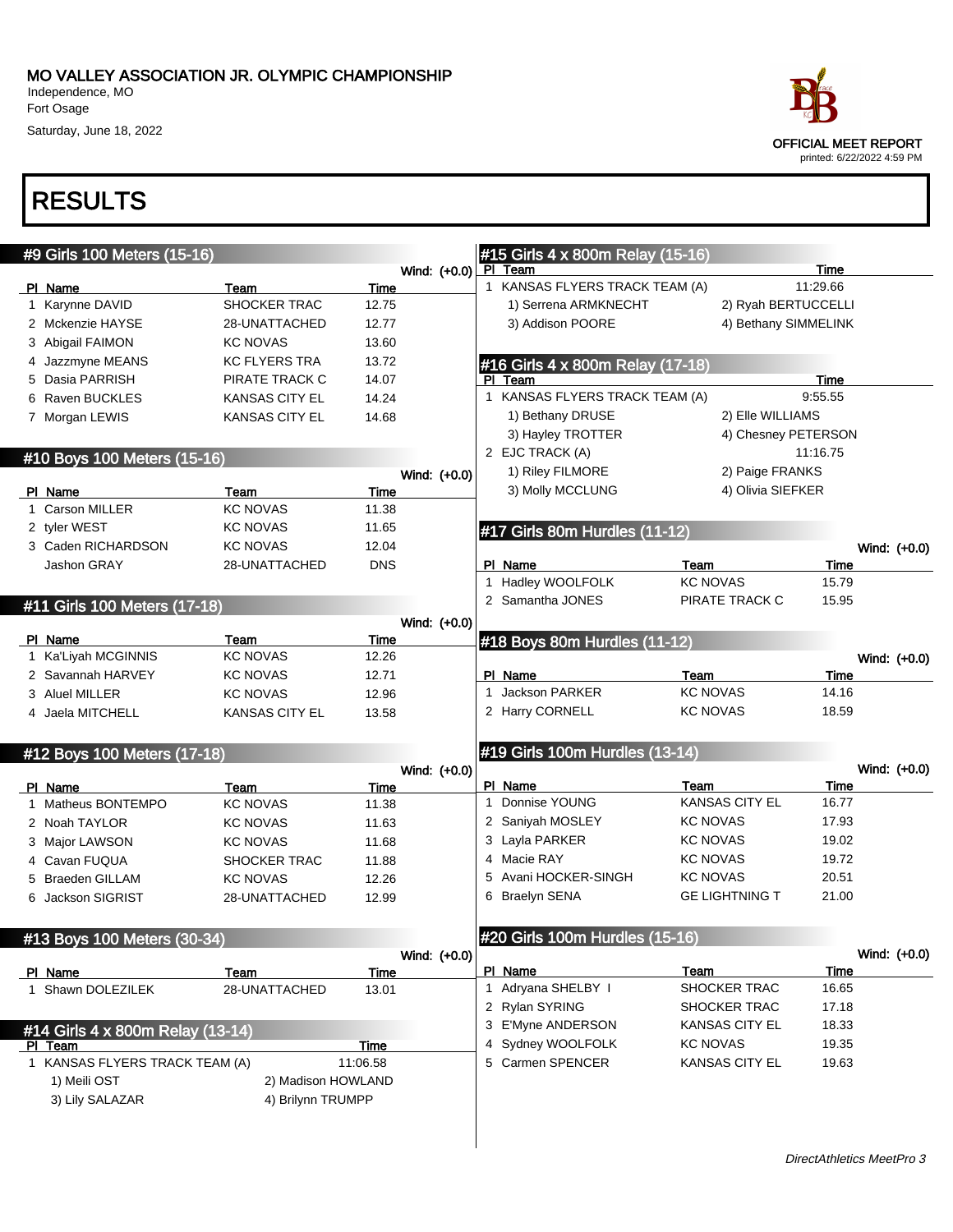

### RESULTS

| #21 Girls 100m Hurdles (17-18)   |                       |             |              |   | #27 Girls 400 Meters (9-10)             |                       |             |                |
|----------------------------------|-----------------------|-------------|--------------|---|-----------------------------------------|-----------------------|-------------|----------------|
|                                  |                       |             | Wind: (+0.0) |   | <b>PI</b> Name                          | Team                  | Time        |                |
| PI Name                          | Team                  | Time        |              |   | 1 Gabrielle BASS                        | PIRATE TRACK C        | 1:15.42     |                |
| Jada PIPPINS                     | <b>KC NOVAS</b>       | 16.75       |              |   | 2 Emma ALMEIDA                          | <b>GE LIGHTNING T</b> | 1:16.19     |                |
| 2 Maude KILMER                   | <b>KC NOVAS</b>       | 18.33       |              |   | 3 Lylah JOHNSTON                        | <b>GE LIGHTNING T</b> | 1:19.26     |                |
| 3 Lindsey RAY                    | <b>KC NOVAS</b>       | 19.12       |              |   | 4 Kiran TAN                             | <b>KANSAS CITY EL</b> | 1:30.39     |                |
|                                  |                       |             |              | 5 | <b>Grace BURNS</b>                      | <b>EJC TRACK</b>      | 1:38.11     |                |
| #22 Boys 100m Hurdles (13-14)    |                       |             |              |   |                                         |                       |             |                |
|                                  |                       |             |              |   | Wind: (+0.0) #28 Boys 400 Meters (9-10) |                       |             |                |
| PI Name                          | Team                  | Time        |              |   | PI Name                                 | Team                  | Time        | H(PI)          |
| Ethan LARSON                     | PIRATE TRACK C        | 15.90       |              |   | 1 Maddox GONZALES                       | 28-UNATTACHED         | 1:10.48     | 2(1)           |
| 2 Jack JOHNSON                   | PIRATE TRACK C        | 16.44       |              |   | 2 Gabriel RASMUSSEN                     | PIRATE TRACK C        | 1:11.57     | 2(2)           |
| 3 Lake SUTTON                    | PIRATE TRACK C        | 18.44       |              |   | 3 Julian VASSOR                         | <b>KC NOVAS</b>       | 1:13.19     | 2(3)           |
| 4 Jeffrey SIMS                   | <b>KANSAS CITY EL</b> | 19.79       |              |   | 4 Wyatt AXTON                           | <b>EJC TRACK</b>      | 1:17.50     | 1(1)           |
| 5 Christian SMITH                | <b>EJC TRACK</b>      | 20.96       |              |   | 5 Beckett NIERMAN                       | <b>KC NOVAS</b>       | 1:18.06     | 2(4)           |
|                                  |                       |             |              | 6 | Colton BRADEN                           | <b>EJC TRACK</b>      | 1:18.79     | 2(5)           |
| #23 Boys 110m Hurdles (17-18)    |                       |             |              |   | 7 Rylan TYLER                           | <b>KC NOVAS</b>       | 1:18.93     | 2(6)           |
|                                  |                       |             | Wind: (+0.0) |   | 8 William BULT                          | <b>EJC TRACK</b>      | 1:41.58     | 1(2)           |
| PI Name                          | Team                  | Time        |              |   | 9 Tate-Garrison LEHOTTA                 | 28-UNATTACHED         | 1:50.35     | 1(3)           |
| 1 Josh PARRISH                   | <b>KC NOVAS</b>       | 15.66       |              |   |                                         |                       |             |                |
| 2 Jason PARRISH                  | <b>KC NOVAS</b>       | 15.90       |              |   | <b>SECTION RESULTS</b>                  |                       |             |                |
| 3 Austin ALLEN                   | <b>KC NOVAS</b>       | 16.02       |              |   | PI Name                                 | Team                  | Time        |                |
| 4 Samuel BAXTER                  | <b>KC NOVAS</b>       | 16.25       |              |   | Section 1 of 2                          |                       |             |                |
| 5 Braeden GILLAM                 | <b>KC NOVAS</b>       | 16.68       |              |   | 1 Wyatt AXTON                           | <b>EJC TRACK</b>      | 1:17.50     |                |
|                                  |                       |             |              |   | 2 William BULT                          | <b>EJC TRACK</b>      | 1:41.58     |                |
| #24 Boys 110m Hurdles (15-16)    |                       |             |              |   | 3 Tate-Garrison LEHOTTA                 | 28-UNATTACHED         | 1:50.35     |                |
|                                  |                       |             | Wind: (+0.0) |   | Section 2 of 2                          |                       |             |                |
| PI Name                          | Team                  | Time        |              |   | 1 Maddox GONZALES                       | 28-UNATTACHED         | 1:10.48     |                |
| Dane KANNGIESSER                 | SHOCKER TRAC          | 20.06       |              |   | 2 Gabriel RASMUSSEN                     | PIRATE TRACK C        | 1:11.57     |                |
| 2 Chase SCHANUTH                 | <b>EJC TRACK</b>      | 20.45       |              |   | 3 Julian VASSOR                         | <b>KC NOVAS</b>       | 1:13.19     |                |
|                                  |                       |             |              |   | 4 Beckett NIERMAN                       | <b>KC NOVAS</b>       | 1:18.06     |                |
| #25 Girls 400 Meters (8 & Under) |                       |             |              | 5 | <b>Colton BRADEN</b>                    | <b>EJC TRACK</b>      | 1:18.79     |                |
| PI Name                          | Team                  | Time        |              |   | 6 Rylan TYLER                           | <b>KC NOVAS</b>       | 1:18.93     |                |
| 1 Lila BRADEN                    | <b>EJC TRACK</b>      | 1.33.92     |              |   | #29 Girls 400 Meters (11-12)            |                       |             |                |
| 2 Peighton HUGHES                | <b>GE LIGHTNING T</b> | 1:35.82     |              |   | PI Name                                 | Team                  | Time        | H(PI)          |
| 3 Amaya WILSON                   | <b>EJC TRACK</b>      | 2:02.01     |              |   | 1 Tori VASSOR                           | <b>KC NOVAS</b>       | 1:09.81     | 2(1)           |
| Emrie REMUS                      | <b>KC NOVAS</b>       | <b>DNS</b>  |              |   | 2 Tessa STUART                          | <b>EJC TRACK</b>      | 1:10.78     | 2(2)           |
|                                  |                       |             |              |   | 3 De'Oni COFIELD                        | KANSAS CITY EL        | 1:18.56     | 2(3)           |
| #26 Boys 400 Meters (8 & Under)  |                       |             |              |   | 4 Olivia GRACE                          | <b>GE LIGHTNING T</b> | 1:23.27     | 1(1)           |
| PI Name                          | Team                  | <b>Time</b> |              |   | 5 Harper BAKER                          | <b>EJC TRACK</b>      | 1:23.32     | 2(4)           |
| 1 Maclin PARRISH                 | PIRATE TRACK C        | 1:22.31     |              |   | 6 Ariana EDWARDS                        | <b>EJC TRACK</b>      | 1:24.35     | 1(2)           |
| 2 Miles RUSSELL                  | OLATHE ELITE T        | 1:29.81     |              |   | 7 Tenley MCKINNEY                       | <b>GE LIGHTNING T</b> | 1:29.55     | 1(3)           |
| 3 Epic JACKSON                   | <b>KC NOVAS</b>       | 1.31.52     |              |   | Jordyne SUMNER                          | OLATHE ELITE T        | <b>DNS</b>  | $\overline{2}$ |
| 4 Ryan JOHNSTON JR.              | <b>GE LIGHTNING T</b> | 1.36.58     |              |   | <b>Serenity TAYLOR</b>                  | PIRATE TRACK C        | <b>DNS</b>  | $\overline{2}$ |
| William MASSEY                   | <b>EJC TRACK</b>      | <b>DNS</b>  |              |   |                                         |                       |             |                |
|                                  |                       |             |              |   | <b>SECTION RESULTS</b>                  |                       |             |                |
|                                  |                       |             |              |   | PI Name                                 | Team                  | <b>Time</b> |                |
|                                  |                       |             |              |   | Section 1 of 2                          |                       |             |                |
|                                  |                       |             |              |   | 1 Olivia GRACE                          | <b>GE LIGHTNING T</b> | 1:23.27     |                |

DirectAthletics MeetPro 4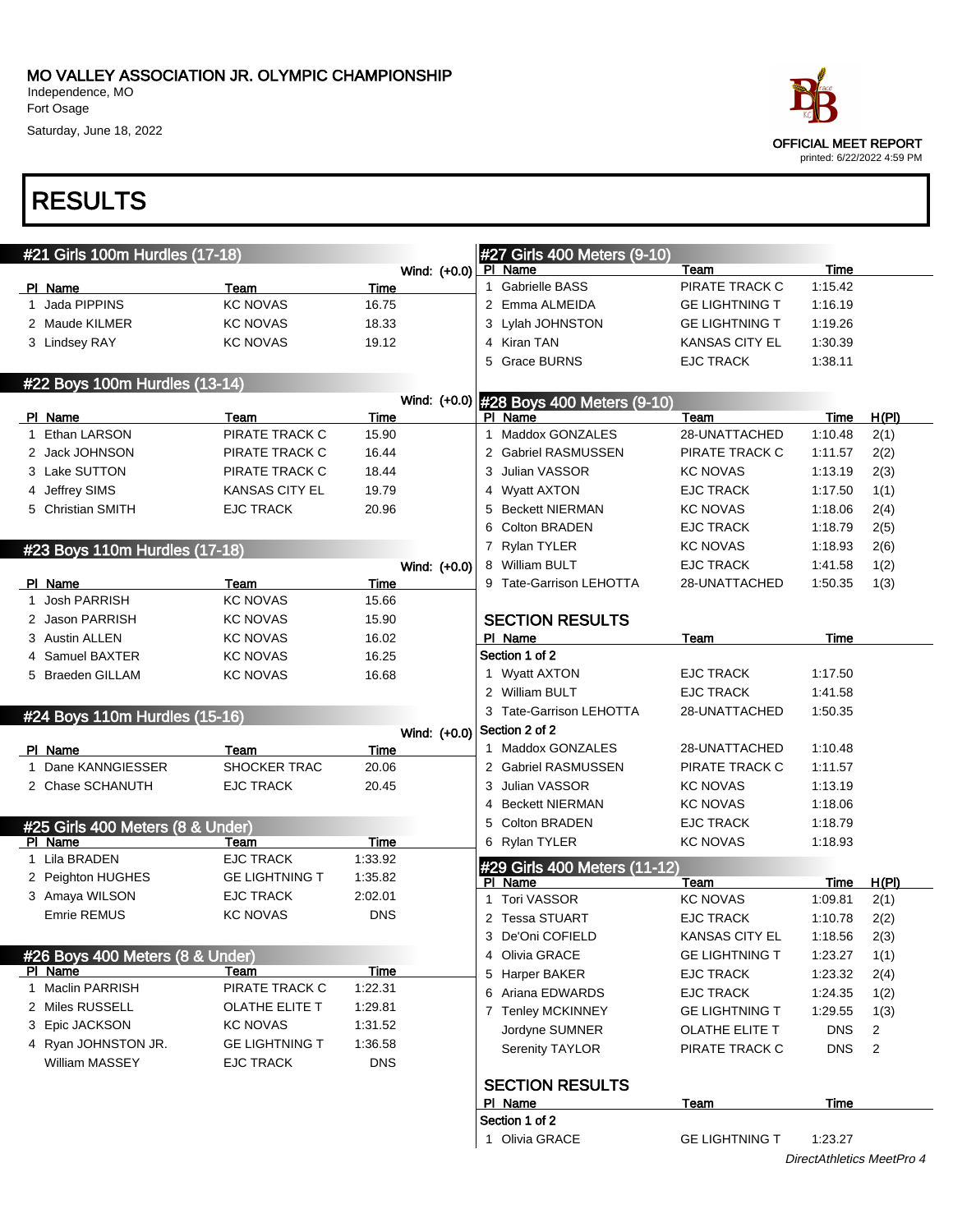# RESULTS

| #29 Girls 400 Meters (11-12) (cont'd) |                       |                  |              |    | #32 Boys 400 Meters (13-14)      | (cont'd)              |             |
|---------------------------------------|-----------------------|------------------|--------------|----|----------------------------------|-----------------------|-------------|
| PI Name                               | Team                  | Time             |              |    | PI Name                          | Team                  | <b>Time</b> |
| 2 Ariana EDWARDS                      | <b>EJC TRACK</b>      | 1:24.35          |              |    | 4 Nicholas FLOWERS               | PIRATE TRACK C        | 1:01.61     |
| 3 Tenley MCKINNEY                     | <b>GE LIGHTNING T</b> | 1:29.55          |              |    | 5 DeMari WALKER                  | KANSAS CITY EL        | 1:09.81     |
| Section 2 of 2                        |                       |                  |              |    | Jamie BOWENS JR.                 | KC FLYERS TRA         | <b>DNS</b>  |
| 1 Tori VASSOR                         | <b>KC NOVAS</b>       | 1:09.81          |              |    | Lawson SMALL                     | KANSAS CITY EL        | <b>DNS</b>  |
| 2 Tessa STUART                        | <b>EJC TRACK</b>      | 1:10.78          |              |    | #33 Girls 400 Meters (15-16)     |                       |             |
| 3 De'Oni COFIELD                      | <b>KANSAS CITY EL</b> | 1:18.56          |              |    | PI Name                          | Team                  | Time        |
| 4 Harper BAKER                        | <b>EJC TRACK</b>      | 1:23.32          |              |    | 1 Karynne DAVID                  | SHOCKER TRAC          | 1:04.56     |
| Jordyne SUMNER                        | OLATHE ELITE T        | <b>DNS</b>       |              |    | 2 Abigail FAIMON                 | <b>KC NOVAS</b>       | 1:04.62     |
| Serenity TAYLOR                       | PIRATE TRACK C        | <b>DNS</b>       |              |    | 3 Raegan FOSTER                  | <b>KC NOVAS</b>       | 1:05.48     |
| #30 Boys 400 Meters (11-12)           |                       |                  |              |    | 4 Dasia PARRISH                  | PIRATE TRACK C        | 1:09.83     |
| PI Name                               | Team                  | Time             |              |    | 5 Tessa LOVELL                   | PIRATE TRACK C        | 1:10.36     |
| 1 Tre' JOHNSON                        | <b>OLATHE ELITE T</b> | 1:07.97          |              |    | 6 Bethany SIMMELINK              | KANSAS FLYERS         | 1:11.44     |
| 2 Carter DRAVELING                    | <b>EJC TRACK</b>      | 1:09.14          |              |    | 7 Lauren SPENCER                 | KANSAS CITY EL        | 1:14.52     |
| 3 Edje JACKSON                        | <b>KC NOVAS</b>       | 1:10.03          |              |    |                                  |                       |             |
| 4 Cooper SMITH                        | PIRATE TRACK C        | 1:12.39          |              |    | #34 Boys 400 Meters (15-16)      |                       |             |
| 5 Shamario BERNARD                    | OLATHE ELITE T        | 1:13.95          |              |    | PI Name                          | Team                  | <b>Time</b> |
| 6 Ryan DRUMMOND JR.                   | OLATHE ELITE T        | 1:14.93          |              | 1. | Dayton RICHARDSON                | <b>KC NOVAS</b>       | 52.45       |
| 7 Keegan TAN                          | <b>KANSAS CITY EL</b> | 1:18.14          |              |    | 2 Caden RICHARDSON               | <b>KC NOVAS</b>       | 53.22       |
| Charles MILLER JR.                    | <b>KANSAS CITY EL</b> | <b>DNS</b>       |              |    | 3 Connor WEGENKA                 | 28-UNATTACHED         | 54.47       |
|                                       |                       |                  |              |    | 4 Mason GARLICH                  | <b>KC NOVAS</b>       | 54.58       |
| #31 Girls 400 Meters (13-14)          |                       |                  |              | 5  | Jackson SALSBURY                 | SHOCKER TRAC          | 1:01.09     |
| PI Name                               | Team                  | Time             |              |    | Dane KANNGIESSER                 | <b>SHOCKER TRAC</b>   | <b>DNS</b>  |
| <b>Briana EDWARDS</b>                 | <b>EJC TRACK</b>      | 1:09.23          |              |    |                                  |                       |             |
| 2 Olivia LEWIS                        | <b>SHOCKER TRAC</b>   | 1:09.27          |              |    | #35 Girls 400 Meters (17-18)     |                       |             |
| 3 Kennedi RANE                        | <b>KANSAS CITY EL</b> | 1:12.56          |              |    | PI Name                          | Team                  | <b>Time</b> |
|                                       |                       |                  |              |    | 1 Ka'Liyah MCGINNIS              | <b>KC NOVAS</b>       | 59.63       |
| #32 Boys 400 Meters (13-14)           |                       |                  |              |    | 2 Paige FRANKS                   | <b>EJC TRACK</b>      | 1:04.61     |
| PI Name                               | Team                  | Time             | H(PI)        |    | 3 Keianna HARVELL                | SHOCKER TRAC          | 1:05.55     |
| 1 Dezephen WALKER                     | <b>KANSAS CITY EL</b> | 55.00            | 2(1)         |    | 4 Jaela MITCHELL                 | <b>KANSAS CITY EL</b> | 1:07.85     |
| 2 Brody GARLICH                       | <b>KC NOVAS</b>       | 1:00.02          | 1(1)         |    |                                  |                       |             |
| 3 Gavin PROVOST                       | OLATHE ELITE T        | 1:00.05          | 2(2)         |    | #36 Boys 400 Meters (17-18)      |                       |             |
| 4 Ryan HARTZ                          | OLATHE ELITE T        | 1:00.52          | 2(3)         |    | PI Name                          | Team                  | Time        |
| 5 Nicholas FLOWERS                    | PIRATE TRACK C        | 1:01.61          | 2(4)         |    | 1 Joseph OUELLETTE               | <b>KC NOVAS</b>       | 52.21       |
| 6 DeMari WALKER                       | <b>KANSAS CITY EL</b> | 1:09.81          | 2(5)         |    | 2 Cavan FUQUA                    | SHOCKER TRAC          | 52.69       |
| Jett REEVES                           | <b>KC NOVAS</b>       | <b>DNS</b>       | $\mathbf{1}$ |    | 3 TROT WOOD                      | <b>KC NOVAS</b>       | 53.51       |
| Jamie BOWENS JR.                      | <b>KC FLYERS TRA</b>  | <b>DNS</b>       | 2            |    | 4 Josiah GOSSENAUER              | <b>KC FLYERS TRA</b>  | 53.55       |
| Lawson SMALL                          | <b>KANSAS CITY EL</b> | DNS <sub>2</sub> |              |    | 5 RAEF TOWNSEND                  | EJC TRACK             | 58.92       |
|                                       |                       |                  |              |    | Max MCMULLIN                     | <b>EJC TRACK</b>      | <b>DNS</b>  |
| <b>SECTION RESULTS</b>                |                       |                  |              |    |                                  |                       |             |
| PI Name                               | Team                  | Time             |              |    | #37 Girls 800 Meters (8 & Under) |                       |             |
| Section 1 of 2                        |                       |                  |              |    | PI Name                          | Team                  | Time        |
| 1 Brody GARLICH                       | KC NOVAS              | 1:00.02          |              |    | 1 Emrie REMUS                    | <b>KC NOVAS</b>       | 3:55.36     |
| <b>Jett REEVES</b>                    | <b>KC NOVAS</b>       | <b>DNS</b>       |              |    |                                  |                       |             |
| Section 2 of 2                        |                       |                  |              |    | #38 Girls 800 Meters (9-10)      |                       |             |
| 1 Dezephen WALKER                     | <b>KANSAS CITY EL</b> | 55.00            |              |    | PI Name                          | Team                  | Time        |
| 2 Gavin PROVOST                       | OLATHE ELITE T        | 1:00.05          |              |    | 1 Sydney JOHNSON                 | PIRATE TRACK C        | 3:15.95     |
| 3 Ryan HARTZ                          | OLATHE ELITE T        | 1:00.52          |              |    | 2 Grace BURNS                    | <b>EJC TRACK</b>      | 3:36.42     |
|                                       |                       |                  |              |    |                                  |                       |             |



DirectAthletics MeetPro 5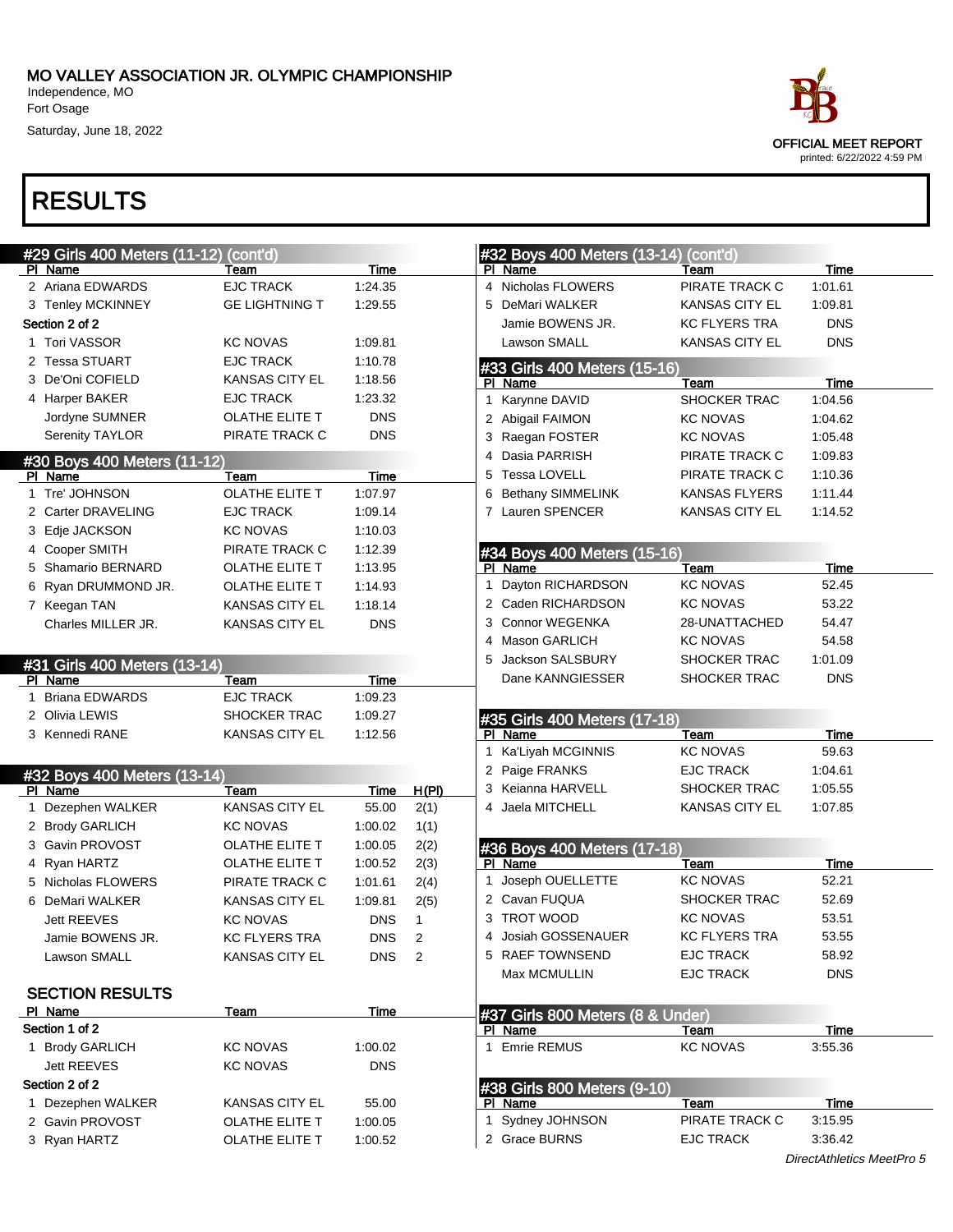Independence, MO Fort Osage

Saturday, June 18, 2022



| #38 Girls 800 Meters (9-10)             | (cont'd)              |             | #46 Boys 800 Meters (15-16)              |                                                        |
|-----------------------------------------|-----------------------|-------------|------------------------------------------|--------------------------------------------------------|
| PI Name                                 | Team                  | Time        | PI Name                                  | Time<br>Team                                           |
| Emma ALMEIDA                            | <b>GE LIGHTNING T</b> | <b>DNS</b>  | Connor WEGENKA<br>$\mathbf 1$            | 2:27.31<br>28-UNATTACHED                               |
|                                         |                       |             | 2 Jackson SALSBURY                       | SHOCKER TRAC<br>2:28.57                                |
| #39 Girls 800 Meters (11-12)            |                       |             |                                          |                                                        |
| PI Name                                 | Team                  | Time        | #47 Boys 800 Meters (13-14)              |                                                        |
| Taryn BODYSTON<br>1                     | <b>KANSAS FLYERS</b>  | 2:42.98     | PI Name                                  | <b>Time</b><br>Team                                    |
| 2 Rylin JOHNSON                         | <b>KANSAS FLYERS</b>  | 2:54.02     | Nicholas FLOWERS<br>1                    | PIRATE TRACK C<br>2:35.11                              |
| 3 Sydney NIEMEIER                       | <b>KC NOVAS</b>       | 3:14.63     | 2 Connor BARLOW                          | 28-UNATTACHED<br>3:05.99                               |
| 4 Madilyn BIRKES                        | <b>EJC TRACK</b>      | 3:28.31     | <b>Brody GARLICH</b>                     | <b>DNS</b><br><b>KC NOVAS</b>                          |
| 5 Olivia GRACE                          | <b>GE LIGHTNING T</b> | 3:41.49     | Lawson SMALL                             | <b>KANSAS CITY EL</b><br><b>DNS</b>                    |
| Akari HOCKER-SINGH                      | KC NOVAS              | <b>DNS</b>  |                                          |                                                        |
|                                         |                       |             | #48 Girls 4 x 100m Relay (15-16)         |                                                        |
| #40 Girls 800 Meters (13-14)            |                       |             | PI Team                                  | <b>Time</b>                                            |
| PI Name                                 | Team                  | <b>Time</b> | <b>KC NOVAS (A)</b>                      | <b>DNS</b>                                             |
| Meili OST                               | <b>KANSAS FLYERS</b>  | 2:36.27     | 1) Abigail FAIMON                        | 2) Raegan FOSTER                                       |
| <b>Brilynn TRUMPP</b>                   | <b>KANSAS FLYERS</b>  | 2:39.99     | 3) Jasmine PIPPINS                       | 4) Sydney WOOLFOLK                                     |
| <b>Tinley SIMS</b>                      | <b>SHOCKER TRAC</b>   | 2:42.50     |                                          |                                                        |
| <b>Briana EDWARDS</b>                   | <b>EJC TRACK</b>      | 2:48.86     | #49 Boys 4 x 100m Relay (9-10)           |                                                        |
| Georgia LIX                             | <b>KANSAS FLYERS</b>  | 2:49.05     | PI Team                                  | Time                                                   |
| Abby SPORNITZ                           | <b>OLATHE ELITE T</b> | 3:28.48     | 1 KC NOVAS (A)                           | 1:04.41                                                |
|                                         |                       |             | 1) Maxwell MOSLEY                        | 2) Beckett NIERMAN                                     |
| #42 Girls 800 Meters (15-16)            |                       |             | 3) Julian VASSOR                         | 4) Rylan TYLER                                         |
| PI Name                                 | Team                  | Time        |                                          |                                                        |
| 1 Addison POORE                         | <b>KANSAS FLYERS</b>  | 2:33.95     | #50 Boys 4 x 100m Relay (15-16)          |                                                        |
| 2 Tessa LOVELL                          | PIRATE TRACK C        | 2:47.84     | PI Team                                  | Time                                                   |
| 3 Mya DANIELS                           | <b>KANSAS CITY EL</b> | 2:51.90     | <b>KC NOVAS (A)</b>                      | <b>DNS</b>                                             |
| 4 Serrena ARMKNECHT                     | <b>KANSAS FLYERS</b>  | 2:54.56     | 1) tyler WEST                            | 2) Caden RICHARDSON                                    |
| 5 Bethany SIMMELINK                     | <b>KANSAS FLYERS</b>  | 3:16.08     | 3) Carson MILLER                         | 4) Dayton RICHARDSON                                   |
|                                         |                       |             |                                          |                                                        |
| #43 Girls 800 Meters (17-18)<br>PI Name |                       | Time        | #51 Girls 1500 Meters (9-10)<br>PI Name  | <b>Time</b><br>Team                                    |
|                                         |                       |             |                                          |                                                        |
|                                         | Team                  |             |                                          | PIRATE TRACK C<br>7:01.40                              |
| 1 Hayley TROTTER                        | KANSAS FLYERS         | 2:23.78     | 1 Sydney JOHNSON                         |                                                        |
| 2 Keianna HARVELL                       | SHOCKER TRAC          | 2:44.36     |                                          |                                                        |
| 3 Makenna KOHL                          | <b>KANSAS FLYERS</b>  | 2:44.82     | #52 Girls 1500 Meters (11-12)            |                                                        |
|                                         |                       |             | PI Name<br><b>Deliliah MCWHORTER</b>     | <b>Time</b><br>Team<br><b>KANSAS FLYERS</b><br>5:40.16 |
| #44 Boys 800 Meters (9-10)              |                       |             |                                          |                                                        |
| PI Name                                 | Team                  | Time        | 2 Taryn BODYSTON                         | <b>KANSAS FLYERS</b><br>5:49.04                        |
| 1 Julian VASSOR                         | <b>KC NOVAS</b>       | 3:02.85     | 3 Claire BABCOCK                         | PIRATE TRACK C<br>6:31.40                              |
| 2 Colton BRADEN                         | <b>EJC TRACK</b>      | 3:03.75     | Rylin JOHNSON                            | KANSAS FLYERS<br><b>DNS</b>                            |
| 3 Odin SMITH                            | <b>KC NOVAS</b>       | 3:04.21     |                                          |                                                        |
|                                         |                       |             | #53 Girls 1500 Meters (13-14)<br>PI Name | Team<br><b>Time</b>                                    |
| #45 Boys 800 Meters (11-12)             |                       |             | Jailyn BRANDL<br>1                       | KANSAS FLYERS<br>5:31.57                               |
| <b>PI Name</b>                          | <u>Team</u>           | <b>Time</b> | 2 Madison HOWLAND                        | KANSAS FLYERS<br>5:35.58                               |
| 1 Zane POORE                            | KANSAS FLYERS         | 2:41.28     | 3 Brilynn TRUMPP                         | <b>KANSAS FLYERS</b>                                   |
| 2 Harry CORNELL                         | <b>KC NOVAS</b>       | 2:58.82     |                                          | 5:36.79<br><b>KANSAS FLYERS</b>                        |
|                                         |                       |             | 4 Lily SALAZAR<br>5 Georgia LIX          | 5:45.80<br>KANSAS FLYERS<br>5:58.43                    |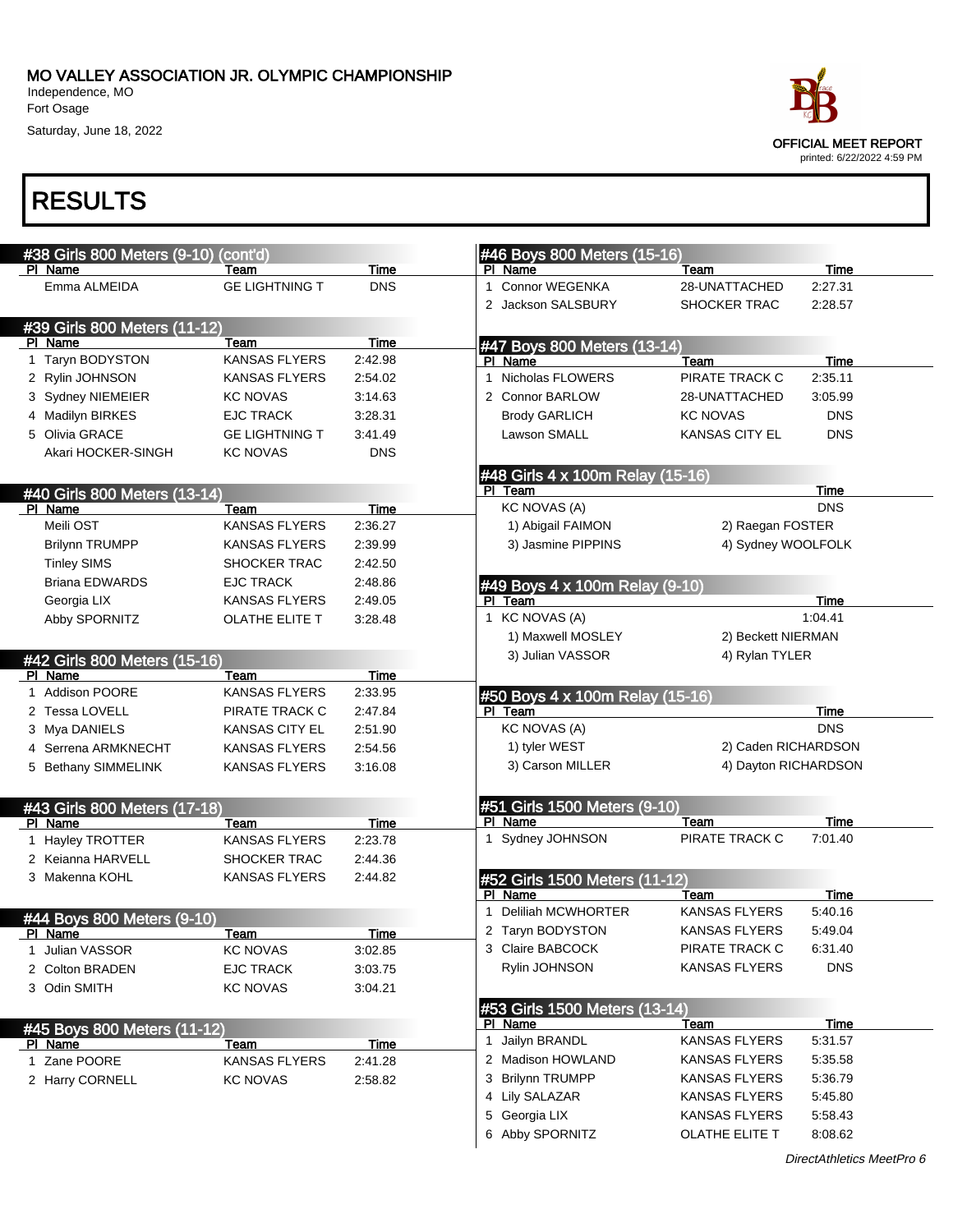Independence, MO Fort Osage

Saturday, June 18, 2022



|              | #53 Girls 1500 Meters (13-14) (cont'd) |                       |             |              |   | #60 Girls 400m Hurdles (15-16)   |                       |             |              |
|--------------|----------------------------------------|-----------------------|-------------|--------------|---|----------------------------------|-----------------------|-------------|--------------|
|              | PI Name                                | Team                  | Time        |              |   | PI Name                          | Team                  | <b>Time</b> |              |
|              | <b>Tinley SIMS</b>                     | SHOCKER TRAC          | <b>DNS</b>  |              |   | 1 Adryana SHELBY I               | SHOCKER TRAC          | 1:08.64     |              |
|              | Meili OST                              | <b>KANSAS FLYERS</b>  | <b>DNS</b>  |              |   | 2 E'Myne ANDERSON                | KANSAS CITY EL        | 1:14.72     |              |
|              |                                        |                       |             |              |   | 3 Dasia PARRISH                  | PIRATE TRACK C        | 1:27.33     |              |
|              | #54 Girls 1500 Meters (15-16)          |                       |             |              |   |                                  |                       |             |              |
|              | PI Name                                | Team                  | Time        |              |   | #61 Girls 400m Hurdles (17-18)   |                       |             |              |
|              | 1 Avery BOYDSTON                       | <b>KANSAS FLYERS</b>  | 5.33.96     |              |   | PI Name                          | Team                  | Time        |              |
|              | 2 Mya SCHWEITZER                       | <b>KANSAS FLYERS</b>  | 5:44.82     |              |   | 1 Margarette SALSBURY            | SHOCKER TRAC          | 1:12.59     |              |
|              | 3 Ryah BERTUCCELLI                     | <b>KANSAS FLYERS</b>  | 5:45.23     |              |   |                                  |                       |             |              |
|              | Serrena ARMKNECHT                      | <b>KANSAS FLYERS</b>  | <b>DNS</b>  |              |   | #62 Boys 400m Hurdles (17-18)    |                       |             |              |
|              |                                        |                       |             |              |   | PI Name                          | Team                  | Time        |              |
|              | #55 Girls 1500 Meters (17-18)          |                       |             |              | 1 | <b>Jason PARRISH</b>             | <b>KC NOVAS</b>       | 57.78       |              |
|              | PI Name                                | Team                  | <b>Time</b> |              |   | 2 Samuel BAXTER                  | KC NOVAS              | 1:00.20     |              |
| $\mathbf{1}$ | Olivia SIEFKER                         | <b>EJC TRACK</b>      | 6:12.21     |              |   | 3 Braeden GILLAM                 | KC NOVAS              | 1:01.88     |              |
|              | 2 Riley FILMORE                        | <b>EJC TRACK</b>      | 6:14.12     |              |   | 4 Jayden HASAM                   | KANSAS CITY EL        | 1:02.17     |              |
|              | <b>Chesney PETERSON</b>                | <b>KANSAS FLYERS</b>  | <b>DNS</b>  |              |   |                                  |                       |             |              |
|              | Makenna KOHL                           | <b>KANSAS FLYERS</b>  | <b>DNS</b>  |              |   | #63 Girls 200 Meters (8 & Under) |                       |             |              |
|              | Paige FRANKS                           | <b>EJC TRACK</b>      | <b>DNS</b>  |              |   |                                  |                       |             | Wind: (+0.0) |
|              |                                        |                       |             |              |   | PI Name                          | Team                  | Time        |              |
|              | #56 Boys 1500 Meters (9-10)            |                       |             |              |   | 1 Lila BRADEN                    | <b>EJC TRACK</b>      | 39.06       |              |
|              | PI Name                                | Team                  | Time        |              |   | 2 Peighton HUGHES                | <b>GE LIGHTNING T</b> | 41.17       |              |
|              | 1 Odin SMITH                           | <b>KC NOVAS</b>       | 6:17.82     |              |   | 3 Caroline CORNELL               | KC NOVAS              | 42.25       |              |
|              | 2 Samuel ARELLANO                      | PIRATE TRACK C        | 6:37.93     |              | 4 | <b>Emrie REMUS</b>               | <b>KC NOVAS</b>       | 43.17       |              |
|              |                                        |                       |             |              |   | 5 Kori TAN                       | <b>KANSAS CITY EL</b> | 46.75       |              |
|              | #57 Boys 1500 Meters (11-12)           |                       |             |              |   | Lola KANNGIESSER                 | 28-UNATTACHED         | <b>DNS</b>  |              |
|              | PI Name                                | Team                  | Time        |              |   |                                  |                       |             |              |
|              |                                        |                       | 6:02.40     |              |   | #64 Boys 200 Meters (8 & Under)  |                       |             |              |
|              | 1 Cayson BOYDSTON                      | <b>KANSAS FLYERS</b>  |             |              |   |                                  |                       |             |              |
|              | 2 Mack MONTGOMERY                      | <b>KC NOVAS</b>       | 6:58.04     |              |   |                                  |                       |             |              |
|              |                                        |                       |             |              |   | PI Name                          | Team                  | Time        | Wind: (+0.0) |
|              |                                        |                       |             |              |   | 1 Epic JACKSON                   | <b>KC NOVAS</b>       | 35.91       |              |
|              | #58 Girls 200m Hurdles (13-14)         |                       |             | Wind: (+0.0) |   | 2 DeVyne WALKER                  | <b>KANSAS CITY EL</b> | 39.04       |              |
|              | PI Name                                | Team                  | Time        |              |   | 3 Miles RUSSELL                  | OLATHE ELITE T        | 40.61       |              |
|              | 1 Donnise YOUNG                        | <b>KANSAS CITY EL</b> | 31.90       |              |   | 4 Everett JOHNSTON               | <b>KANSAS CITY EL</b> | 40.90       |              |
|              | 2 Saniyah MOSLEY                       | <b>KC NOVAS</b>       | 32.41       |              |   | William MASSEY                   | <b>EJC TRACK</b>      | <b>DNS</b>  |              |
|              | 3 Layla PARKER                         | <b>KC NOVAS</b>       | 34.53       |              |   | LaVance GOTOW JR                 | <b>KANSAS CITY EL</b> | <b>DNS</b>  |              |
|              | 4 Bella CORNELL                        | KC NOVAS              | 36.01       |              |   |                                  |                       |             |              |
|              | 5 Macie RAY                            | <b>KC NOVAS</b>       | 36.09       |              |   |                                  |                       |             |              |
|              | 6 Braelyn SENA                         | <b>GE LIGHTNING T</b> | 37.33       |              |   | #65 Girls 200 Meters (9-10)      |                       |             | Wind: (+0.0) |
|              | Avani HOCKER-SINGH                     | <b>KC NOVAS</b>       | <b>DNS</b>  |              |   | PI Name                          | Team                  | Time        |              |
|              |                                        |                       |             |              |   | 1 Lylah JOHNSTON                 | <b>GE LIGHTNING T</b> | 32.16       |              |
|              |                                        |                       |             |              |   | 2 Marin WAGNER                   | <b>KC NOVAS</b>       | 34.23       |              |
|              | #59 Boys 200m Hurdles (13-14)          |                       |             | Wind: (+0.0) |   | 3 Maya SHENOY                    | <b>KC NOVAS</b>       | 35.28       |              |
|              | PI Name                                | Team                  | Time        |              |   | 4 Carissa MILLER                 | <b>KANSAS CITY EL</b> | 35.29       |              |
|              | 1 Ethan LARSON                         | PIRATE TRACK C        | 28.41       |              |   | 5 Kaedyn LEWIS                   | KANSAS CITY EL        | 36.60       |              |
|              | 2 Jack JOHNSON                         | PIRATE TRACK C        | 30.21       |              |   | 6 Kaybrie THRELKELD              | <b>EJC TRACK</b>      | 38.11       |              |
|              | 3 Lake SUTTON                          | PIRATE TRACK C        | 32.66       |              |   | 7 Kiran TAN                      | <b>KANSAS CITY EL</b> | 39.51       |              |
|              | 4 Jeffrey SIMS                         | <b>KANSAS CITY EL</b> | 35.19       |              |   |                                  |                       |             |              |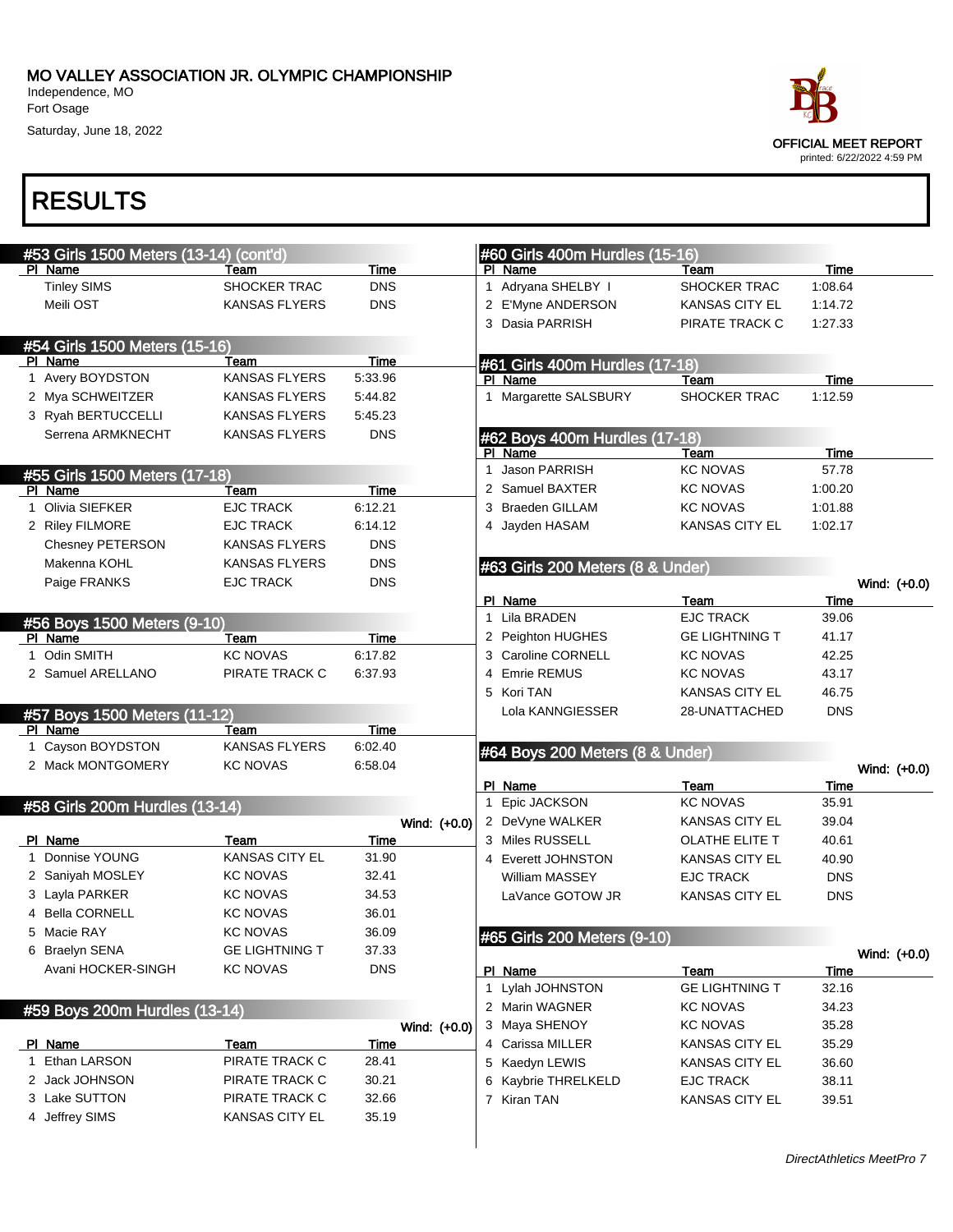Fort Osage

Saturday, June 18, 2022



| #66 Boys 200 Meters (9-10)           |                           |            |                |              | #67 Girls 200 Meters (11-12) | (cont'd)                  |            |              |  |
|--------------------------------------|---------------------------|------------|----------------|--------------|------------------------------|---------------------------|------------|--------------|--|
| PI Name                              | Team                      | Time       | <u>H(PI)</u>   |              | PI Name                      | Team                      | Time       |              |  |
| 1 Lamar JOHNSON JR.                  | KANSAS CITY EL 29.25 (NW) |            | 1(1)           |              | 1 Tori VASSOR                | <b>KC NOVAS</b>           | 29.70      |              |  |
| 2 Maddox GONZALES                    | 28-UNATTACHED 29.89 (NW)  |            | 2(1)           |              | 2 Tessa STUART               | <b>EJC TRACK</b>          | 30.51      |              |  |
| 3 Maxwell MOSLEY                     | <b>KC NOVAS</b>           | 31.11 (NW) | 2(2)           |              | 3 Hadley WOOLFOLK            | <b>KC NOVAS</b>           | 30.69      |              |  |
| 4 DeMazciare WALKER                  | KANSAS CITY EL 31.57 (NW) |            | 2(3)           |              | 4 De'Oni COFIELD             | <b>KANSAS CITY EL</b>     | 31.58      |              |  |
| 5 Kamden BUCKLES                     | KANSAS CITY EL            | 32.12 (NW) | 2(4)           |              | 5 Meyah BONDS                | OLATHE ELITE T            | 32.17      |              |  |
| 6 Derien RIGGS                       | <b>EJC TRACK</b>          | 33.94 (NW) | 1(2)           |              | <b>Serenity TAYLOR</b>       | PIRATE TRACK C            | <b>DNS</b> |              |  |
| 7 Beckett NIERMAN                    | <b>KC NOVAS</b>           | 35.68 (NW) | 1(3)           |              | Jordyne SUMNER               | OLATHE ELITE T            | <b>DNS</b> |              |  |
| 8 Corbin BARLOW                      | 28-UNATTACHED             | 36.12 (NW) | 2(5)           |              | #68 Boys 200 Meters (11-12)  |                           |            |              |  |
| 9 Rowan JOHNSTON                     | KANSAS CITY EL            | 38.42 (NW) | 1(4)           |              | PI Name                      | Team                      | Time       | H(PI)        |  |
| 10 William BULT                      | <b>EJC TRACK</b>          | 43.50 (NW) | 1(5)           |              | 1 Tre' JOHNSON               | OLATHE ELITE T            | 28.23 (NW) | 2(1)         |  |
|                                      |                           |            |                |              | 2 Edje JACKSON               | <b>KC NOVAS</b>           | 29.52 (NW) | 2(2)         |  |
| <b>SECTION RESULTS</b>               |                           |            |                |              | 3 Shamario BERNARD           | OLATHE ELITE T            | 29.67 (NW) | 2(3)         |  |
| PI Name<br>Section 1 of 2            | Team                      | Time       | Wind: (NW)     |              | 4 JaCarter HARRIS            | KANSAS CITY EL 29.69 (NW) |            | 2(4)         |  |
|                                      | <b>KANSAS CITY EL</b>     |            |                |              | 5 Carter DRAVELING           | <b>EJC TRACK</b>          | 30.81 (NW) | 1(1)         |  |
| 1 Lamar JOHNSON JR.                  |                           | 29.25      |                |              | 6 Ryan DRUMMOND JR.          | OLATHE ELITE T            | 30.85 (NW) | 2(5)         |  |
| 2 Derien RIGGS                       | EJC TRACK                 | 33.94      |                |              | 7 Christopher DUNCAN II      | <b>KC NOVAS</b>           | 33.47 (NW) | 1(2)         |  |
| 3 Beckett NIERMAN                    | <b>KC NOVAS</b>           | 35.68      |                |              | 8 Keegan TAN                 | KANSAS CITY EL 34.80 (NW) |            | 1(3)         |  |
| 4 Rowan JOHNSTON                     | <b>KANSAS CITY EL</b>     | 38.42      |                |              | 9 Elijah SALSBURY            | SHOCKER TRAC              | 34.94 (NW) | 1(4)         |  |
| 5 William BULT                       | <b>EJC TRACK</b>          | 43.50      |                |              | Charles MILLER JR.           | KANSAS CITY EL            | DNS (NW)   | 1            |  |
| Section 2 of 2                       |                           |            | Wind: (NW)     |              | <b>Tanner GARLICH</b>        | <b>KC NOVAS</b>           | DNS (NW)   | 1            |  |
| 1 Maddox GONZALES                    | 28-UNATTACHED             | 29.89      |                |              | Embry WAZAC                  | PIRATE TRACK C            | DNS (NW)   | $\mathbf 1$  |  |
| 2 Maxwell MOSLEY                     | <b>KC NOVAS</b>           | 31.11      |                |              |                              |                           |            |              |  |
| 3 DeMazciare WALKER                  | <b>KANSAS CITY EL</b>     | 31.57      |                |              | <b>SECTION RESULTS</b>       |                           |            |              |  |
|                                      |                           |            |                |              |                              |                           |            |              |  |
| 4 Kamden BUCKLES                     | KANSAS CITY EL            | 32.12      |                |              | PI Name                      | Team                      | Time       |              |  |
| 5 Corbin BARLOW                      | 28-UNATTACHED             | 36.12      |                |              | Section 1 of 2               |                           |            | Wind: (NW)   |  |
| #67 Girls 200 Meters (11-12)         |                           |            |                |              | 1 Carter DRAVELING           | <b>EJC TRACK</b>          | 30.81      |              |  |
| PI Name                              | Team                      | Time       | H(PI)          |              | 2 Christopher DUNCAN II      | <b>KC NOVAS</b>           | 33.47      |              |  |
| 1 Tori VASSOR                        | <b>KC NOVAS</b>           | 29.70 (NW) | 2(1)           |              | 3 Keegan TAN                 | <b>KANSAS CITY EL</b>     | 34.80      |              |  |
| 2 Tessa STUART                       | <b>EJC TRACK</b>          | 30.51 (NW) | 2(2)           |              | 4 Elijah SALSBURY            | SHOCKER TRAC              | 34.94      |              |  |
| 3 Hadley WOOLFOLK                    | <b>KC NOVAS</b>           | 30.69 (NW) | 2(3)           |              | Charles MILLER JR.           | <b>KANSAS CITY EL</b>     | <b>DNS</b> |              |  |
| 4 De'Oni COFIELD                     | KANSAS CITY EL            | 31.58 (NW) | 2(4)           |              | <b>Tanner GARLICH</b>        | <b>KC NOVAS</b>           | <b>DNS</b> |              |  |
| 5 Meyah BONDS                        | OLATHE ELITE T            | 32.17 (NW) | 2(5)           |              | Embry WAZAC                  | PIRATE TRACK C            | <b>DNS</b> |              |  |
| 6 Saidee ODEMS                       | KANSAS CITY EL 33.32 (NW) |            | 1(1)           |              | Section 2 of 2               |                           |            | Wind: (NW)   |  |
| 7 Madilyn BIRKES                     | <b>EJC TRACK</b>          | 36.26 (NW) | 1(2)           |              | 1 Tre' JOHNSON               | <b>OLATHE ELITE T</b>     | 28.23      |              |  |
| 8 Tenley MCKINNEY                    | <b>GE LIGHTNING T</b>     | 39.06 (NW) | 1(3)           |              | 2 Edje JACKSON               | <b>KC NOVAS</b>           | 29.52      |              |  |
| Akari HOCKER-SINGH                   | KC NOVAS                  | DNS (NW)   | 1              |              | 3 Shamario BERNARD           | <b>OLATHE ELITE T</b>     | 29.67      |              |  |
| Serenity TAYLOR                      | PIRATE TRACK C            | DNS (NW)   | $\overline{2}$ |              | 4 JaCarter HARRIS            | <b>KANSAS CITY EL</b>     | 29.69      |              |  |
| Jordyne SUMNER                       | OLATHE ELITE T            | DNS (NW)   | 2              |              | 5 Ryan DRUMMOND JR.          | OLATHE ELITE T            | 30.85      |              |  |
|                                      |                           |            |                |              |                              |                           |            |              |  |
| <b>SECTION RESULTS</b>               |                           |            |                |              | #69 Girls 200 Meters (13-14) |                           |            |              |  |
| PI Name                              | <b>Team</b>               | Time       |                |              | PI Name                      | Team                      | Time       | Wind: (+0.0) |  |
| Section 1 of 2                       |                           |            | Wind: (NW)     | $\mathbf{1}$ | Donnise YOUNG                | <b>KANSAS CITY EL</b>     | 28.20      |              |  |
| 1 Saidee ODEMS                       | KANSAS CITY EL            | 33.32      |                |              | 2 Saniyah MOSLEY             | <b>KC NOVAS</b>           | 28.52      |              |  |
| 2 Madilyn BIRKES                     | <b>EJC TRACK</b>          | 36.26      |                |              | 3 Kennedi RANE               | KANSAS CITY EL            | 30.78      |              |  |
| 3 Tenley MCKINNEY                    | <b>GE LIGHTNING T</b>     | 39.06      |                |              | 4 Olivia LEWIS               | SHOCKER TRAC              | 31.24      |              |  |
| Akari HOCKER-SINGH<br>Section 2 of 2 | <b>KC NOVAS</b>           | <b>DNS</b> | Wind: (NW)     |              | 5 Aurretta LYTLE             | PIRATE TRACK C            | 32.53      |              |  |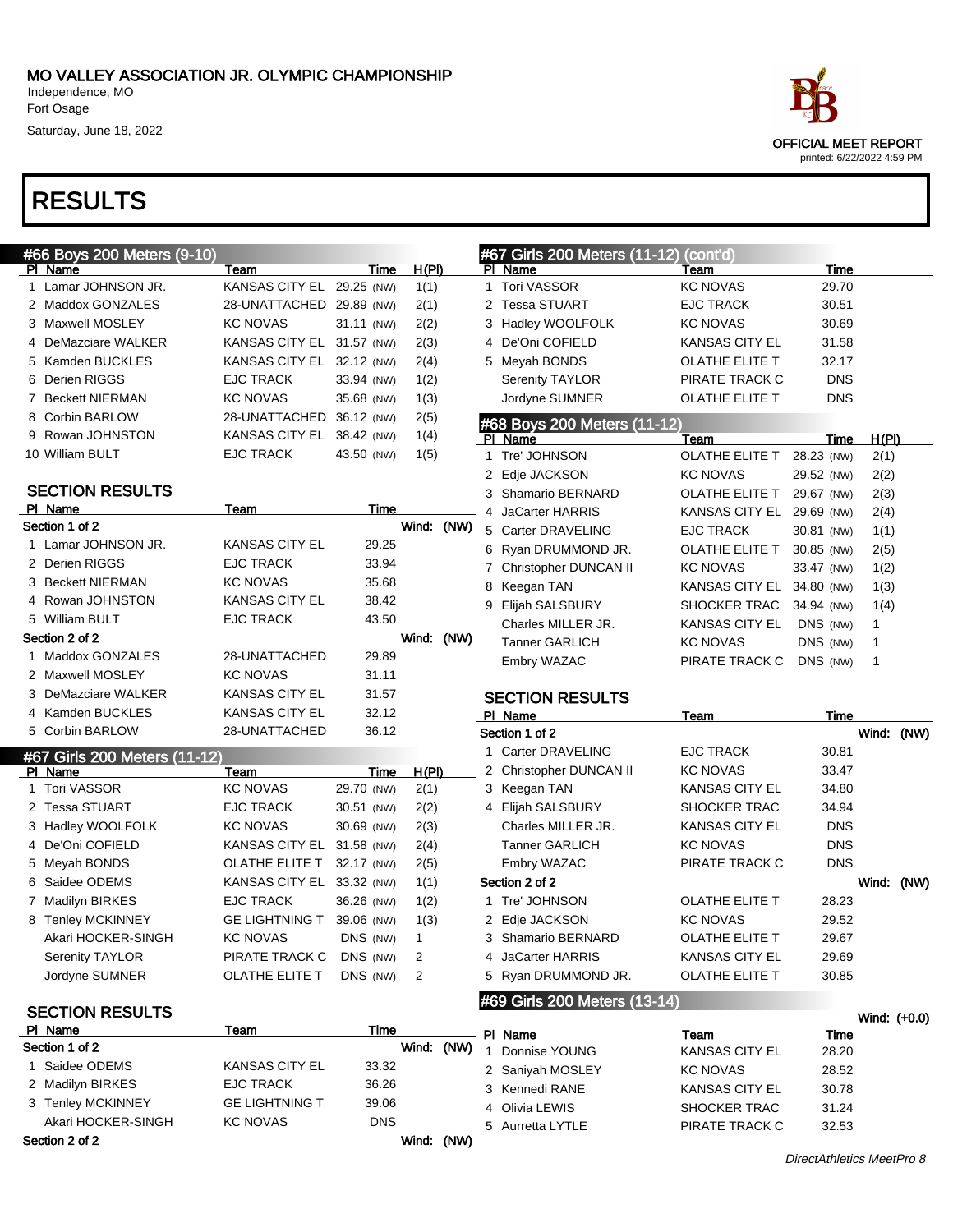Independence, MO Fort Osage Saturday, June 18, 2022

|   | #69 Girls 200 Meters (13-14) (cont'd) |                           |            |              |   | #71 Girls 200 Meters (15-16) (cont'd) |                       |            |                |
|---|---------------------------------------|---------------------------|------------|--------------|---|---------------------------------------|-----------------------|------------|----------------|
|   |                                       |                           |            | Wind: (+0.0) |   | PI Name                               | Team                  | Time       |                |
|   | 6 Braelyn SENA                        | <b>GE LIGHTNING T</b>     | 34.31      |              |   | Section 1 of 2                        |                       |            | Wind: (NW)     |
|   | <b>Trinity HARRISON</b>               | <b>EJC TRACK</b>          | <b>DNS</b> |              |   | 1 E'Myne ANDERSON                     | KANSAS CITY EL        | 27.78      |                |
|   |                                       |                           |            |              |   | 2 Raegan FOSTER                       | <b>KC NOVAS</b>       | 28.61      |                |
|   | #70 Boys 200 Meters (13-14)           |                           |            |              |   | 3 Sydney WOOLFOLK                     | <b>KC NOVAS</b>       | 29.38      |                |
|   | PI Name                               | Team                      | Time       | H(PI)        |   | Section 2 of 2                        |                       |            | Wind: (NW)     |
|   | 1 Dezephen WALKER                     | KANSAS CITY EL 23.51 (NW) |            | 2(1)         |   | 1 Mckenzie HAYSE                      | 28-UNATTACHED         | 25.94      |                |
|   | 2 Jamie BOWENS JR.                    | KC FLYERS TRA 24.08 (NW)  |            | 2(2)         |   | 2 Karynne DAVID                       | SHOCKER TRAC          | 26.67      |                |
|   | 3 DeMoreay FRANKLIN                   | KANSAS CITY EL 26.42 (NW) |            | 1(1)         |   | 3 Adryana SHELBY I                    | <b>SHOCKER TRAC</b>   | 27.39      |                |
|   | 4 Tobi OYETUNJI                       | 28-UNATTACHED 26.62 (NW)  |            | 2(3)         |   | 4 Jasmine PIPPINS                     | <b>KC NOVAS</b>       | 27.82      |                |
|   | 5 Brody GARLICH                       | <b>KC NOVAS</b>           | 26.88 (NW) | 1(2)         |   | 5 Abigail FAIMON                      | <b>KC NOVAS</b>       | 28.39      |                |
|   | 6 LaVelle PEETE JR.                   | KANSAS CITY EL 27.41 (NW) |            | 1(3)         | 6 | Jazzmyne MEANS                        | KC FLYERS TRA         | 28.56      |                |
|   | 7 Gavin PROVOST                       | OLATHE ELITE T 27.61 (NW) |            | 2(4)         |   | 7 Raven BUCKLES                       | KANSAS CITY EL        | 29.59      |                |
| 8 | Jett REEVES                           | <b>KC NOVAS</b>           | 28.12 (NW) | 1(4)         |   | Dasia PARRISH                         | PIRATE TRACK C        | 30.36      |                |
|   | 9 Ryan HARTZ                          | OLATHE ELITE T            | 30.11 (NW) | 2(5)         |   | #72 Boys 200 Meters (15-16)           |                       |            |                |
|   | 10 DeMari WALKER                      | KANSAS CITY EL 30.73 (NW) |            | 2(6)         |   |                                       |                       |            | Wind: $(+0.0)$ |
|   |                                       |                           |            |              |   | PI Name                               | Team                  | Time       |                |
|   | <b>SECTION RESULTS</b>                |                           |            |              |   | 1 Jashon GRAY                         | 28-UNATTACHED         | 22.94      |                |
|   | PI Name                               | Team                      | Time       |              |   | 2 tyler WEST                          | <b>KC NOVAS</b>       | 23.57      |                |
|   | Section 1 of 2                        |                           |            | Wind: (NW)   |   | 3 Carson MILLER                       | KC NOVAS              | 24.28      |                |
|   | 1 DeMoreay FRANKLIN                   | <b>KANSAS CITY EL</b>     | 26.42      |              |   | 4 Caden RICHARDSON                    | <b>KC NOVAS</b>       | 24.35      |                |
|   | 2 Brody GARLICH                       | <b>KC NOVAS</b>           | 26.88      |              |   | 5 Dayton RICHARDSON                   | KC NOVAS              | 26.24      |                |
|   | 3 LaVelle PEETE JR.                   | <b>KANSAS CITY EL</b>     | 27.41      |              |   | <b>Mason GARLICH</b>                  | <b>KC NOVAS</b>       | <b>DNS</b> |                |
|   | 4 Jett REEVES                         | <b>KC NOVAS</b>           | 28.12      |              |   |                                       |                       |            |                |
|   | Section 2 of 2                        |                           |            | Wind: (NW)   |   |                                       |                       |            |                |
|   | 1 Dezephen WALKER                     | <b>KANSAS CITY EL</b>     | 23.51      |              |   | #73 Girls 200 Meters (17-18)          |                       |            |                |
|   | 2 Jamie BOWENS JR.                    | <b>KC FLYERS TRA</b>      | 24.08      |              |   | PI Name                               | Team                  | Time       | Wind: (+0.0)   |
|   | 3 Tobi OYETUNJI                       | 28-UNATTACHED             | 26.62      |              | 1 | Ka'Liyah MCGINNIS                     | <b>KC NOVAS</b>       | 25.89      |                |
|   | 4 Gavin PROVOST                       | OLATHE ELITE T            | 27.61      |              |   | 2 Savannah HARVEY                     | <b>KC NOVAS</b>       | 27.33      |                |
|   | 5 Ryan HARTZ                          | OLATHE ELITE T            |            |              |   |                                       |                       |            |                |
|   |                                       |                           |            |              |   |                                       |                       |            |                |
|   |                                       |                           | 30.11      |              |   | 3 Jaela MITCHELL                      | <b>KANSAS CITY EL</b> | 29.21      |                |
|   | 6 DeMari WALKER                       | <b>KANSAS CITY EL</b>     | 30.73      |              |   |                                       |                       |            |                |
|   | #71 Girls 200 Meters (15-16)          |                           |            |              |   | #74 Boys 200 Meters (17-18)           |                       |            |                |
|   | PI Name                               | Team                      | Time       | <u>H(PI)</u> |   |                                       |                       |            | Wind: (+0.0)   |
|   | 1 Mckenzie HAYSE                      | 28-UNATTACHED 25.94 (NW)  |            | 2(1)         |   | PI Name                               | Team                  | Time       |                |
|   | 2 Karynne DAVID                       | SHOCKER TRAC 26.67 (NW)   |            | 2(2)         |   | 1 Matheus BONTEMPO                    | <b>KC NOVAS</b>       | 22.61      |                |
|   | 3 Adryana SHELBY I                    | SHOCKER TRAC 27.39 (NW)   |            | 2(3)         |   | 2 Joseph OUELLETTE                    | <b>KC NOVAS</b>       | 22.74      |                |
|   | 4 E'Myne ANDERSON                     | KANSAS CITY EL 27.78 (NW) |            | 1(1)         |   | 3 Cavan FUQUA                         | SHOCKER TRAC          | 23.27      |                |
|   | 5 Jasmine PIPPINS                     | KC NOVAS                  | 27.82 (NW) | 2(4)         |   | 4 TROT WOOD                           | KC NOVAS              | 23.29      |                |
|   | 6 Abigail FAIMON                      | <b>KC NOVAS</b>           | 28.39 (NW) | 2(5)         |   | 5 Major LAWSON                        | <b>KC NOVAS</b>       | 23.64      |                |
|   | 7 Jazzmyne MEANS                      | KC FLYERS TRA             | 28.56 (NW) | 2(6)         |   | 6 Jayden HASAM                        | <b>KANSAS CITY EL</b> | 23.92      |                |
|   | 8 Raegan FOSTER                       | KC NOVAS                  | 28.61 (NW) | 1(2)         |   | 7 Noah TAYLOR                         | <b>KC NOVAS</b>       | 24.48      |                |
|   | 9 Sydney WOOLFOLK                     | <b>KC NOVAS</b>           | 29.38 (NW) | 1(3)         |   |                                       |                       |            |                |
|   | 10 Raven BUCKLES                      | KANSAS CITY EL 29.59 (NW) |            | 2(7)         |   | #75 Boys 200 Meters (30-34)           |                       |            |                |
|   | 11 Dasia PARRISH                      | PIRATE TRACK C 30.36 (NW) |            | 2(8)         |   |                                       |                       |            |                |
|   |                                       |                           |            |              |   | PI Name                               | Team                  | Time       |                |
|   | <b>SECTION RESULTS</b>                |                           |            |              |   | Shawn DOLEZILEK                       | 28-UNATTACHED         | <b>DNS</b> | Wind: $(+0.0)$ |

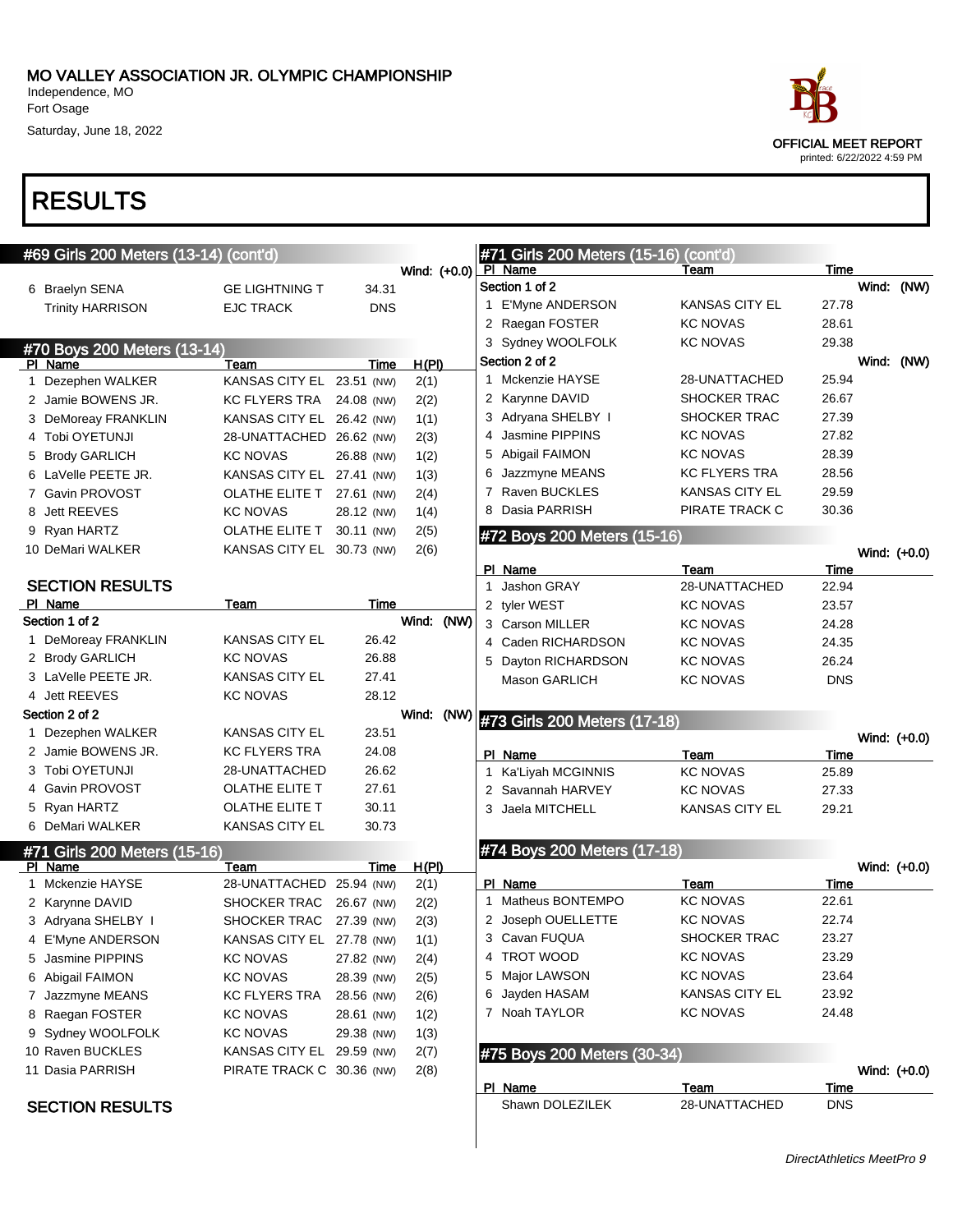

| #81 Boys High Jump (17-18)<br>Team<br><b>KC NOVAS</b><br><b>EJC TRACK</b><br><b>EJC TRACK</b><br>#82 Boys High Jump (11-12)<br>Team<br><b>KC NOVAS</b> | <b>Mark</b><br>1.88m<br>1.78m<br>1.32m<br><b>Mark</b>                                                                                                                                                                                                                                                                                                                                          |                                                                                                                                                            | #91 Girls High Jump (13-14)<br>PI Name<br>1J Macie RAY<br>2J Layla PARKER<br>3 Bella CORNELL | Team<br><b>KC NOVAS</b><br><b>KC NOVAS</b><br>KC NOVAS                                                                                                                                                                                                                                                                                                                                                            | Mark<br>1.27m<br>1.27m                                                                                                                                                                                                                                                                                                                                                                                                                       |
|--------------------------------------------------------------------------------------------------------------------------------------------------------|------------------------------------------------------------------------------------------------------------------------------------------------------------------------------------------------------------------------------------------------------------------------------------------------------------------------------------------------------------------------------------------------|------------------------------------------------------------------------------------------------------------------------------------------------------------|----------------------------------------------------------------------------------------------|-------------------------------------------------------------------------------------------------------------------------------------------------------------------------------------------------------------------------------------------------------------------------------------------------------------------------------------------------------------------------------------------------------------------|----------------------------------------------------------------------------------------------------------------------------------------------------------------------------------------------------------------------------------------------------------------------------------------------------------------------------------------------------------------------------------------------------------------------------------------------|
|                                                                                                                                                        |                                                                                                                                                                                                                                                                                                                                                                                                |                                                                                                                                                            |                                                                                              |                                                                                                                                                                                                                                                                                                                                                                                                                   |                                                                                                                                                                                                                                                                                                                                                                                                                                              |
|                                                                                                                                                        |                                                                                                                                                                                                                                                                                                                                                                                                |                                                                                                                                                            |                                                                                              |                                                                                                                                                                                                                                                                                                                                                                                                                   |                                                                                                                                                                                                                                                                                                                                                                                                                                              |
|                                                                                                                                                        |                                                                                                                                                                                                                                                                                                                                                                                                |                                                                                                                                                            |                                                                                              |                                                                                                                                                                                                                                                                                                                                                                                                                   |                                                                                                                                                                                                                                                                                                                                                                                                                                              |
|                                                                                                                                                        |                                                                                                                                                                                                                                                                                                                                                                                                |                                                                                                                                                            |                                                                                              |                                                                                                                                                                                                                                                                                                                                                                                                                   | 1.17m                                                                                                                                                                                                                                                                                                                                                                                                                                        |
|                                                                                                                                                        |                                                                                                                                                                                                                                                                                                                                                                                                |                                                                                                                                                            | 4 Melanie WASHINGTON                                                                         | <b>KANSAS CITY EL</b>                                                                                                                                                                                                                                                                                                                                                                                             | 1.07m                                                                                                                                                                                                                                                                                                                                                                                                                                        |
|                                                                                                                                                        |                                                                                                                                                                                                                                                                                                                                                                                                |                                                                                                                                                            | 5 Aurretta LYTLE                                                                             | PIRATE TRACK C                                                                                                                                                                                                                                                                                                                                                                                                    | 1.02m                                                                                                                                                                                                                                                                                                                                                                                                                                        |
|                                                                                                                                                        |                                                                                                                                                                                                                                                                                                                                                                                                |                                                                                                                                                            | <b>Trinity HARRISON</b>                                                                      | <b>EJC TRACK</b>                                                                                                                                                                                                                                                                                                                                                                                                  | <b>DNS</b>                                                                                                                                                                                                                                                                                                                                                                                                                                   |
|                                                                                                                                                        | 1.37 <sub>m</sub>                                                                                                                                                                                                                                                                                                                                                                              |                                                                                                                                                            |                                                                                              |                                                                                                                                                                                                                                                                                                                                                                                                                   |                                                                                                                                                                                                                                                                                                                                                                                                                                              |
|                                                                                                                                                        |                                                                                                                                                                                                                                                                                                                                                                                                |                                                                                                                                                            | #92 Boys Pole Vault (17-18)                                                                  |                                                                                                                                                                                                                                                                                                                                                                                                                   |                                                                                                                                                                                                                                                                                                                                                                                                                                              |
| #83 Boys High Jump (30-34)                                                                                                                             |                                                                                                                                                                                                                                                                                                                                                                                                |                                                                                                                                                            | PI Name                                                                                      | Team                                                                                                                                                                                                                                                                                                                                                                                                              | Mark                                                                                                                                                                                                                                                                                                                                                                                                                                         |
| Team                                                                                                                                                   | <b>Mark</b>                                                                                                                                                                                                                                                                                                                                                                                    | 1                                                                                                                                                          | Pierson CARLISLE                                                                             | 28-UNATTACHED                                                                                                                                                                                                                                                                                                                                                                                                     | 4.52m                                                                                                                                                                                                                                                                                                                                                                                                                                        |
| 28-UNATTACHED                                                                                                                                          | 1.32m                                                                                                                                                                                                                                                                                                                                                                                          |                                                                                                                                                            |                                                                                              |                                                                                                                                                                                                                                                                                                                                                                                                                   |                                                                                                                                                                                                                                                                                                                                                                                                                                              |
|                                                                                                                                                        |                                                                                                                                                                                                                                                                                                                                                                                                |                                                                                                                                                            |                                                                                              |                                                                                                                                                                                                                                                                                                                                                                                                                   |                                                                                                                                                                                                                                                                                                                                                                                                                                              |
|                                                                                                                                                        |                                                                                                                                                                                                                                                                                                                                                                                                |                                                                                                                                                            |                                                                                              |                                                                                                                                                                                                                                                                                                                                                                                                                   | Mark                                                                                                                                                                                                                                                                                                                                                                                                                                         |
|                                                                                                                                                        |                                                                                                                                                                                                                                                                                                                                                                                                |                                                                                                                                                            | Hakan EKSI                                                                                   |                                                                                                                                                                                                                                                                                                                                                                                                                   | <b>NH</b>                                                                                                                                                                                                                                                                                                                                                                                                                                    |
| <b>KANSAS CITY EL</b>                                                                                                                                  |                                                                                                                                                                                                                                                                                                                                                                                                |                                                                                                                                                            |                                                                                              |                                                                                                                                                                                                                                                                                                                                                                                                                   |                                                                                                                                                                                                                                                                                                                                                                                                                                              |
|                                                                                                                                                        |                                                                                                                                                                                                                                                                                                                                                                                                |                                                                                                                                                            |                                                                                              |                                                                                                                                                                                                                                                                                                                                                                                                                   |                                                                                                                                                                                                                                                                                                                                                                                                                                              |
|                                                                                                                                                        |                                                                                                                                                                                                                                                                                                                                                                                                |                                                                                                                                                            |                                                                                              |                                                                                                                                                                                                                                                                                                                                                                                                                   | <b>Mark</b>                                                                                                                                                                                                                                                                                                                                                                                                                                  |
|                                                                                                                                                        |                                                                                                                                                                                                                                                                                                                                                                                                |                                                                                                                                                            |                                                                                              |                                                                                                                                                                                                                                                                                                                                                                                                                   | 3.20m                                                                                                                                                                                                                                                                                                                                                                                                                                        |
|                                                                                                                                                        |                                                                                                                                                                                                                                                                                                                                                                                                |                                                                                                                                                            |                                                                                              |                                                                                                                                                                                                                                                                                                                                                                                                                   |                                                                                                                                                                                                                                                                                                                                                                                                                                              |
|                                                                                                                                                        |                                                                                                                                                                                                                                                                                                                                                                                                |                                                                                                                                                            |                                                                                              |                                                                                                                                                                                                                                                                                                                                                                                                                   |                                                                                                                                                                                                                                                                                                                                                                                                                                              |
|                                                                                                                                                        |                                                                                                                                                                                                                                                                                                                                                                                                |                                                                                                                                                            |                                                                                              |                                                                                                                                                                                                                                                                                                                                                                                                                   | <b>Mark</b>                                                                                                                                                                                                                                                                                                                                                                                                                                  |
|                                                                                                                                                        |                                                                                                                                                                                                                                                                                                                                                                                                |                                                                                                                                                            |                                                                                              |                                                                                                                                                                                                                                                                                                                                                                                                                   | 2.61 <sub>m</sub>                                                                                                                                                                                                                                                                                                                                                                                                                            |
|                                                                                                                                                        |                                                                                                                                                                                                                                                                                                                                                                                                |                                                                                                                                                            |                                                                                              |                                                                                                                                                                                                                                                                                                                                                                                                                   |                                                                                                                                                                                                                                                                                                                                                                                                                                              |
|                                                                                                                                                        |                                                                                                                                                                                                                                                                                                                                                                                                |                                                                                                                                                            |                                                                                              |                                                                                                                                                                                                                                                                                                                                                                                                                   |                                                                                                                                                                                                                                                                                                                                                                                                                                              |
|                                                                                                                                                        |                                                                                                                                                                                                                                                                                                                                                                                                |                                                                                                                                                            |                                                                                              |                                                                                                                                                                                                                                                                                                                                                                                                                   |                                                                                                                                                                                                                                                                                                                                                                                                                                              |
|                                                                                                                                                        |                                                                                                                                                                                                                                                                                                                                                                                                |                                                                                                                                                            |                                                                                              |                                                                                                                                                                                                                                                                                                                                                                                                                   | Mark<br>5.41m (NW)                                                                                                                                                                                                                                                                                                                                                                                                                           |
|                                                                                                                                                        |                                                                                                                                                                                                                                                                                                                                                                                                |                                                                                                                                                            |                                                                                              |                                                                                                                                                                                                                                                                                                                                                                                                                   |                                                                                                                                                                                                                                                                                                                                                                                                                                              |
|                                                                                                                                                        |                                                                                                                                                                                                                                                                                                                                                                                                |                                                                                                                                                            |                                                                                              |                                                                                                                                                                                                                                                                                                                                                                                                                   | 4.64m (NW)                                                                                                                                                                                                                                                                                                                                                                                                                                   |
|                                                                                                                                                        |                                                                                                                                                                                                                                                                                                                                                                                                |                                                                                                                                                            |                                                                                              |                                                                                                                                                                                                                                                                                                                                                                                                                   | 4.58m (NW)                                                                                                                                                                                                                                                                                                                                                                                                                                   |
|                                                                                                                                                        |                                                                                                                                                                                                                                                                                                                                                                                                |                                                                                                                                                            |                                                                                              |                                                                                                                                                                                                                                                                                                                                                                                                                   | 4.42m (NW)                                                                                                                                                                                                                                                                                                                                                                                                                                   |
|                                                                                                                                                        |                                                                                                                                                                                                                                                                                                                                                                                                |                                                                                                                                                            |                                                                                              |                                                                                                                                                                                                                                                                                                                                                                                                                   | 3.84m (NW)                                                                                                                                                                                                                                                                                                                                                                                                                                   |
|                                                                                                                                                        |                                                                                                                                                                                                                                                                                                                                                                                                |                                                                                                                                                            |                                                                                              |                                                                                                                                                                                                                                                                                                                                                                                                                   |                                                                                                                                                                                                                                                                                                                                                                                                                                              |
|                                                                                                                                                        |                                                                                                                                                                                                                                                                                                                                                                                                |                                                                                                                                                            |                                                                                              |                                                                                                                                                                                                                                                                                                                                                                                                                   |                                                                                                                                                                                                                                                                                                                                                                                                                                              |
| <b>KC NOVAS</b>                                                                                                                                        | 1.37m                                                                                                                                                                                                                                                                                                                                                                                          |                                                                                                                                                            |                                                                                              |                                                                                                                                                                                                                                                                                                                                                                                                                   |                                                                                                                                                                                                                                                                                                                                                                                                                                              |
|                                                                                                                                                        |                                                                                                                                                                                                                                                                                                                                                                                                |                                                                                                                                                            |                                                                                              | Team                                                                                                                                                                                                                                                                                                                                                                                                              | Mark                                                                                                                                                                                                                                                                                                                                                                                                                                         |
|                                                                                                                                                        |                                                                                                                                                                                                                                                                                                                                                                                                |                                                                                                                                                            |                                                                                              | PIRATE TRACK C                                                                                                                                                                                                                                                                                                                                                                                                    | 2.95m (NW)                                                                                                                                                                                                                                                                                                                                                                                                                                   |
| Team                                                                                                                                                   | Mark                                                                                                                                                                                                                                                                                                                                                                                           |                                                                                                                                                            |                                                                                              |                                                                                                                                                                                                                                                                                                                                                                                                                   |                                                                                                                                                                                                                                                                                                                                                                                                                                              |
|                                                                                                                                                        | 1.47m                                                                                                                                                                                                                                                                                                                                                                                          |                                                                                                                                                            |                                                                                              | <b>KC NOVAS</b>                                                                                                                                                                                                                                                                                                                                                                                                   | 2.69m (NW)                                                                                                                                                                                                                                                                                                                                                                                                                                   |
| SHOCKER TRAC                                                                                                                                           | 1.37m                                                                                                                                                                                                                                                                                                                                                                                          |                                                                                                                                                            |                                                                                              | KANSAS CITY EL                                                                                                                                                                                                                                                                                                                                                                                                    | 2.67m (NW)                                                                                                                                                                                                                                                                                                                                                                                                                                   |
|                                                                                                                                                        |                                                                                                                                                                                                                                                                                                                                                                                                |                                                                                                                                                            |                                                                                              | <b>GE LIGHTNING T</b>                                                                                                                                                                                                                                                                                                                                                                                             | 2.50m (NW)                                                                                                                                                                                                                                                                                                                                                                                                                                   |
|                                                                                                                                                        |                                                                                                                                                                                                                                                                                                                                                                                                |                                                                                                                                                            |                                                                                              | KANSAS CITY EL                                                                                                                                                                                                                                                                                                                                                                                                    | 2.36m (NW)                                                                                                                                                                                                                                                                                                                                                                                                                                   |
| Team                                                                                                                                                   | <b>Mark</b>                                                                                                                                                                                                                                                                                                                                                                                    |                                                                                                                                                            |                                                                                              | <b>EJC TRACK</b>                                                                                                                                                                                                                                                                                                                                                                                                  | 2.17m (NW)                                                                                                                                                                                                                                                                                                                                                                                                                                   |
| <b>KC NOVAS</b>                                                                                                                                        | 1.17m                                                                                                                                                                                                                                                                                                                                                                                          |                                                                                                                                                            |                                                                                              | <b>EJC TRACK</b>                                                                                                                                                                                                                                                                                                                                                                                                  | 1.97m (NW)                                                                                                                                                                                                                                                                                                                                                                                                                                   |
|                                                                                                                                                        |                                                                                                                                                                                                                                                                                                                                                                                                |                                                                                                                                                            |                                                                                              |                                                                                                                                                                                                                                                                                                                                                                                                                   | 1.94m (NW)                                                                                                                                                                                                                                                                                                                                                                                                                                   |
|                                                                                                                                                        |                                                                                                                                                                                                                                                                                                                                                                                                |                                                                                                                                                            |                                                                                              |                                                                                                                                                                                                                                                                                                                                                                                                                   | $1.40m$ (NW)                                                                                                                                                                                                                                                                                                                                                                                                                                 |
| Team                                                                                                                                                   |                                                                                                                                                                                                                                                                                                                                                                                                |                                                                                                                                                            |                                                                                              |                                                                                                                                                                                                                                                                                                                                                                                                                   |                                                                                                                                                                                                                                                                                                                                                                                                                                              |
| 28-UNATTACHED                                                                                                                                          |                                                                                                                                                                                                                                                                                                                                                                                                |                                                                                                                                                            |                                                                                              |                                                                                                                                                                                                                                                                                                                                                                                                                   |                                                                                                                                                                                                                                                                                                                                                                                                                                              |
|                                                                                                                                                        | #84 Boys High Jump (13-14)<br>Team<br>#85 Boys High Jump (15-16)<br>Team<br><b>KC NOVAS</b><br><b>KC NOVAS</b><br><b>EJC TRACK</b><br>#86 Girls High Jump (11-12)<br>Team<br>PIRATE TRACK C<br>PIRATE TRACK C<br>#87 Girls High Jump (17-18)<br>Team<br>KC NOVAS<br><b>SHOCKER TRAC</b><br><b>KANSAS CITY EL</b><br>#88 Girls High Jump (15-16)<br>SHOCKER TRAC<br>#90 Girls High Jump (30-34) | <b>Mark</b><br>1.17m<br><b>Mark</b><br>1.83m<br>1.73m<br>1.43m<br>Mark<br>1.22m<br>1.02m<br><b>Mark</b><br>1.52m<br>1.47m<br>1.47m<br><b>Mark</b><br>1.12m |                                                                                              | PI Name<br>PI Name<br>1 Kaira MANNIO<br>PI Name<br>1 Kay GLYNN<br>PI Name<br>1 Ethan LARSON<br>2 Jett REEVES<br>3 DeMoreay FRANKLIN<br>4 Lake SUTTON<br>5 Christian SMITH<br>6 Connor BARLOW<br>PI Name<br>1 Caysen SMITH<br>2 Maclin PARRISH<br>3 Quincy WILSON<br>4 DeVyne WALKER<br>5 Ryan JOHNSTON JR.<br>6 Everett JOHNSTON<br>7 Rowden REED<br>8 Rustin REED<br>9 Princeton HARRISON<br>10 Weston THRELKELD | #93 Boys Pole Vault (30-34)<br>Team<br>28-UNATTACHED<br>#94 Girls Pole Vault (17-18)<br>Team<br>28-UNATTACHED<br>#95 Girls Pole Vault (30-34)<br>Team<br>28-UNATTACHED<br>#98 Boys Long Jump (13-14)<br>Team<br>PIRATE TRACK C<br><b>KC NOVAS</b><br>KANSAS CITY EL<br>PIRATE TRACK C<br><b>EJC TRACK</b><br>28-UNATTACHED 3.68m (NW)<br>#99 Boys Long Jump (8 & Under)<br>PIRATE TRACK C 2.88m (NW)<br><b>EJC TRACK</b><br><b>EJC TRACK</b> |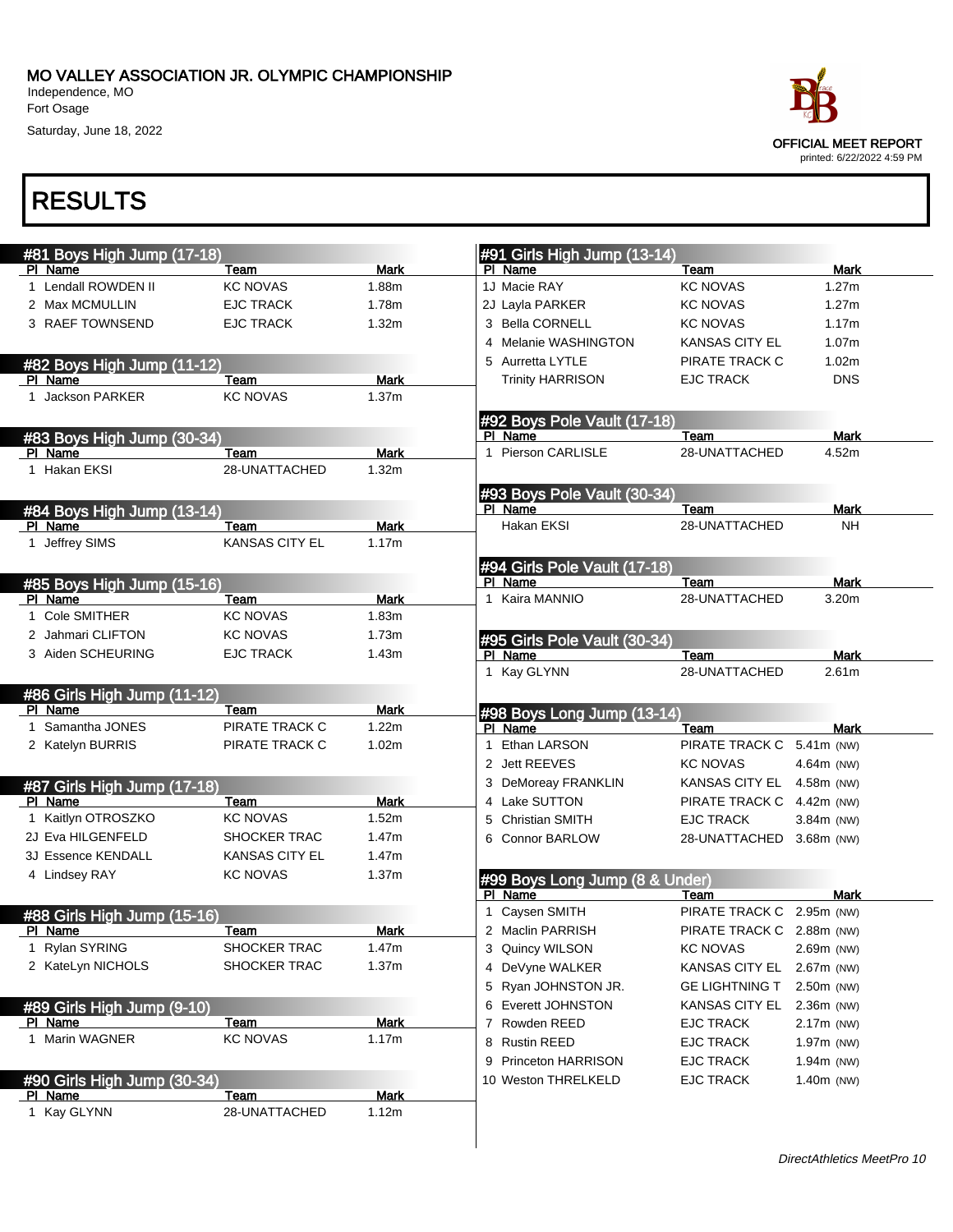Independence, MO Fort Osage

Saturday, June 18, 2022



| #100 Boys Long Jump (17-18)             |                           |              |              | #107 Girls Long Jump (8 & Under) |                            |             |             |
|-----------------------------------------|---------------------------|--------------|--------------|----------------------------------|----------------------------|-------------|-------------|
| PI Name                                 | Team                      | <b>Mark</b>  |              | PI Name                          | Team                       |             | <b>Mark</b> |
| 1 Josh PARRISH                          | <b>KC NOVAS</b>           | 6.40m (NW)   | $\mathbf{1}$ | Alexandria BURRIS                | PIRATE TRACK C             | 2.82m (NW)  |             |
| 2 Sam MYERS                             | <b>KC NOVAS</b>           | $6.36m$ (NW) |              | 2 Caroline CORNELL               | <b>KC NOVAS</b>            | 2.21m (NW)  |             |
| 3 Major LAWSON                          | <b>KC NOVAS</b>           | 6.07m (NW)   |              | 3 Kori TAN                       | KANSAS CITY EL 1.80m (NW)  |             |             |
| 4 Braeden GILLAM                        | <b>KC NOVAS</b>           | 5.47m (NW)   |              |                                  |                            |             |             |
| 5 Corbin LANDRUM                        | 28-UNATTACHED             | 5.38m (NW)   |              | #109 Boys Triple Jump (15-16)    |                            |             |             |
| 6 Jackson SIGRIST                       | 28-UNATTACHED 4.98m (NW)  |              |              | PI Name                          | Team                       |             | Mark        |
|                                         |                           |              | $\mathbf{1}$ | Cole JOHNSON                     | PIRATE TRACK C 10.01m (NW) |             |             |
| #101 Boys Long Jump (30-34)             |                           |              |              | 2 Dean GATES                     | <b>KC NOVAS</b>            | 9.91m (NW)  |             |
| PI Name                                 | Team                      | <b>Mark</b>  |              |                                  |                            |             |             |
| 1 Shawn DOLEZILEK                       | 28-UNATTACHED             | 4.99m (NW)   |              | #110 Boys Triple Jump (17-18)    |                            |             |             |
| 2 Hakan EKSI                            | 28-UNATTACHED 3.80m (NW)  |              |              | PI Name                          | Team                       |             | Mark        |
|                                         |                           |              | $\mathbf{1}$ | Sam MYERS                        | <b>KC NOVAS</b>            | 12.36m (NW) |             |
| #102 Boys Long Jump (9-10)              |                           |              |              | 2 Austin ALLEN                   | <b>KC NOVAS</b>            | 11.38m (NW) |             |
| PI Name                                 | Team                      | Mark         |              | 3 Jackson SIGRIST                | 28-UNATTACHED 9.93m (NW)   |             |             |
| 1 Lamar JOHNSON JR.                     | <b>KANSAS CITY EL</b>     | 4.22m (NW)   |              |                                  |                            |             |             |
| 2 Maxwell MOSLEY                        | <b>KC NOVAS</b>           | $3.84m$ (NW) |              | #111 Boys Triple Jump (30-34)    |                            |             |             |
| 3 Derien RIGGS                          | <b>EJC TRACK</b>          | 3.66m (NW)   |              | PI Name                          | Team                       |             | Mark        |
| 4 Gabriel RASMUSSEN                     | PIRATE TRACK C            | 3.63m (NW)   |              | 1 Shawn DOLEZILEK                | 28-UNATTACHED 10.31m (NW)  |             |             |
| 5 Tyree TINSLEY JR.                     | <b>KC NOVAS</b>           | $3.52m$ (NW) |              |                                  |                            |             |             |
| 5 Barrett ALSUP                         | <b>EJC TRACK</b>          | 3.52m (NW)   |              | #112 Girls Triple Jump (15-16)   |                            |             |             |
| 7 Rylan TYLER                           | <b>KC NOVAS</b>           | 3.38m (NW)   |              | PI Name                          | Team                       |             | Mark        |
| 8 Odin SMITH                            | <b>KC NOVAS</b>           | 3.05m (NW)   |              | 1 KateLyn NICHOLS                | SHOCKER TRAC               | 9.14m (NW)  |             |
| 9 Corbin BARLOW                         | 28-UNATTACHED             | 2.98m (NW)   |              |                                  |                            |             |             |
| 10 Rowan JOHNSTON                       | KANSAS CITY EL 2.92m (NW) |              |              | #113 Boys Shot Put (13-14)       |                            |             |             |
| 10 DeMazciare WALKER                    | KANSAS CITY EL 2.92m (NW) |              |              | PI Name                          | Team                       |             | Mark        |
| 12 Tate-Garrison LEHOTTA                | 28-UNATTACHED             | 2.44m (NW)   | 1            | Ethan LARSON                     | PIRATE TRACK C             |             | 11.77m      |
| 13 Wyatt AXTON                          | <b>EJC TRACK</b>          | $2.31m$ (NW) |              | 2 Ryan WICHMAN                   | 28-UNATTACHED              |             | 10.49m      |
|                                         |                           |              |              | 3 Grady WALL                     | <b>OLATHE ELITE T</b>      |             | 9.23m       |
|                                         |                           |              |              | 4 Braylon GATES                  | PIRATE TRACK C             |             | 8.79m       |
| #103 Girls Long Jump (13-14)<br>PI Name | Team                      | Mark         |              | 5 KREEDYN SMITH                  | OLATHE ELITE T             |             | 8.03m       |
| 1 Macie RAY                             | <b>KC NOVAS</b>           | 4.27m (NW)   |              | 6 Maxwell WASHINGTON             | KANSAS CITY EL             |             | 6.98m       |
| 2 Aurretta LYTLE                        | PIRATE TRACK C            | 3.63m (NW)   | 7            | Deontea KIRCH                    | OLATHE ELITE T             |             | 6.37m       |
| 3 Melanie WASHINGTON                    | KANSAS CITY EL            | 3.35m (NW)   |              | Michael WASHINGTON JR            | <b>KANSAS CITY EL</b>      |             | 5.91m       |
| <b>Briana EDWARDS</b>                   | <b>EJC TRACK</b>          | DNS (NW)     |              |                                  |                            |             |             |
|                                         |                           |              |              | #114 Boys Shot Put (8 & Under)   |                            |             |             |
|                                         |                           |              |              | PI Name                          | Team                       |             | Mark        |
| #106 Girls Long Jump (17-18)<br>PI Name | <u>Team</u>               | <b>Mark</b>  | 1            | Princeton HARRISON               | <b>EJC TRACK</b>           |             | 4.12m       |
| 1 Margarette SALSBURY                   | SHOCKER TRAC              | 5.38m (NW)   |              | LaVance GOTOW JR                 | <b>KANSAS CITY EL</b>      |             | <b>DNS</b>  |
| 2 Jadyn BEFORT                          | 28-UNATTACHED             | 5.13m (NW)   |              |                                  |                            |             |             |
| 3 Ka'Liyah MCGINNIS                     | <b>KC NOVAS</b>           | 5.02m (NW)   |              | #115 Boys Shot Put (9-10)        |                            |             |             |
| 4 Jada PIPPINS                          | <b>KC NOVAS</b>           | 4.99m (NW)   |              | PI Name                          | Team                       |             | <b>Mark</b> |
| 5 Essence KENDALL                       | <b>KANSAS CITY EL</b>     | 4.93m (NW)   | 1            | <b>Barrett ALSUP</b>             | <b>EJC TRACK</b>           |             | 5.21m       |
| 6 Aluel MILLER                          |                           |              |              | 2 Samuel ARELLANO                | PIRATE TRACK C             |             | 4.81m       |
|                                         | <b>KC NOVAS</b>           | 4.50m (NW)   |              |                                  |                            |             |             |
|                                         |                           |              |              |                                  |                            |             |             |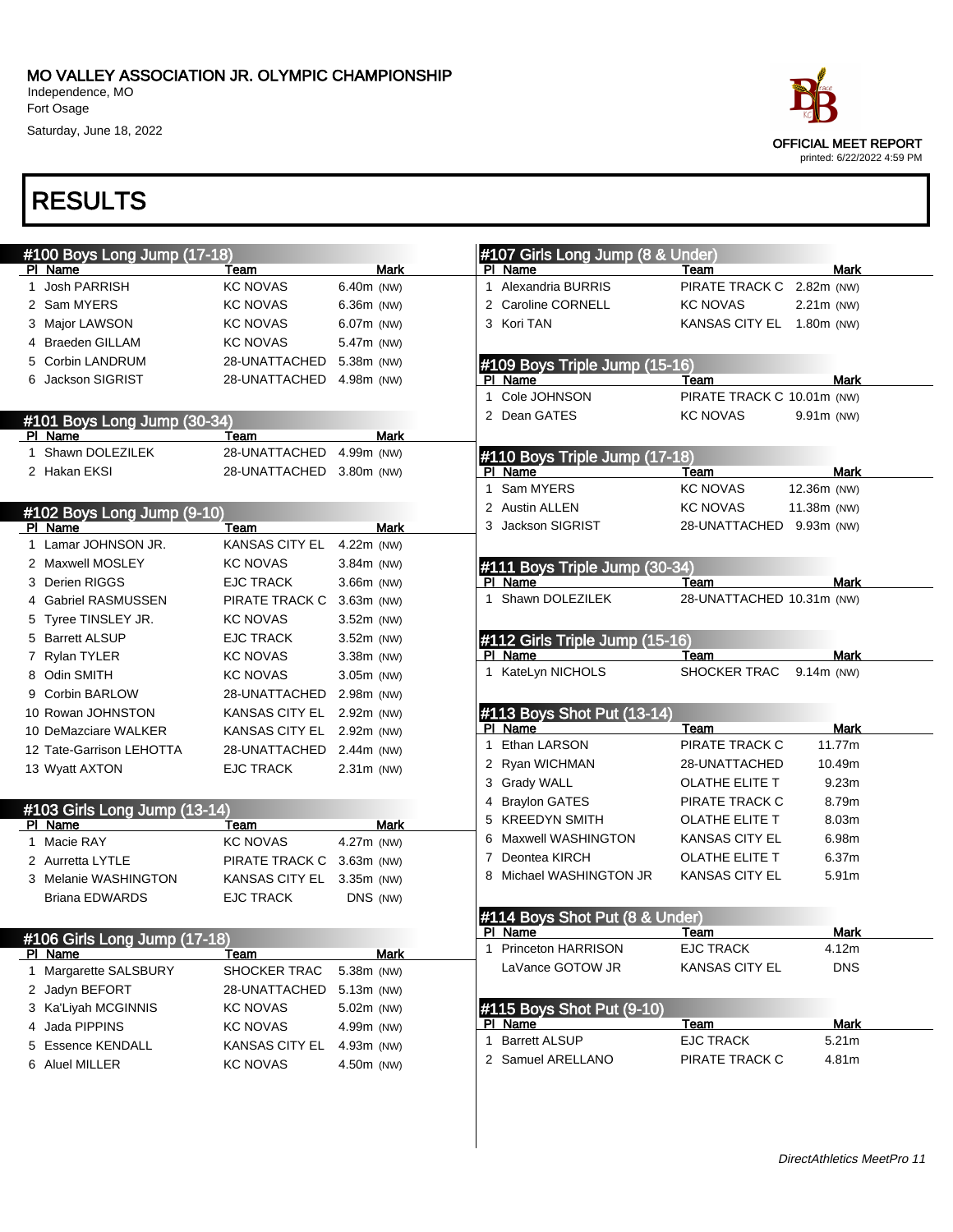Independence, MO Fort Osage

Saturday, June 18, 2022



|    | #116 Boys Shot Put (11-12)      |                       |             | #124 Boys Discus (15-16)             |                                           |                |
|----|---------------------------------|-----------------------|-------------|--------------------------------------|-------------------------------------------|----------------|
|    | PI Name                         | Team                  | Mark        | PI Name                              | Team                                      | <b>Mark</b>    |
|    | 1 Landon BATTEN                 | <b>OLATHE ELITE T</b> | 10.54m      | Jeremy GRACIA<br>1.                  | <b>OLATHE ELITE T</b>                     | 31.72m         |
|    | 2 Anthony MITCHELL              | <b>KANSAS CITY EL</b> | 6.93m       | 2 Cameron EBRECHT                    | OLATHE ELITE T                            | 31.50m         |
|    | 3 Tracy CARNEY III              | OLATHE ELITE T        | 6.61m       | 3 Cole JOHNSON                       | PIRATE TRACK C                            | 29.01m         |
|    |                                 |                       |             | John EWY<br>4                        | <b>OLATHE ELITE T</b>                     | 26.84m         |
|    | #117 Boys Shot Put (17-18)      |                       |             | 5 Alexander MARTIN                   | <b>EJC TRACK</b>                          | 23.07m         |
|    | PI Name                         | Team                  | <b>Mark</b> |                                      |                                           |                |
|    | 1 Corbin LANDRUM                | 28-UNATTACHED         | 11.66m      | #125 Boys Discus (11-12)             |                                           |                |
|    |                                 |                       |             | PI Name                              | Team                                      | Mark           |
|    | #118 Boys Shot Put (15-16)      |                       |             | Landon BATTEN<br>1                   | OLATHE ELITE T                            | 28.72m         |
|    | PI Name                         | Team                  | <b>Mark</b> | 2 Anthony MITCHELL                   | <b>KANSAS CITY EL</b>                     | 12.30m         |
| 1  | <b>Elias EARLEY</b>             | <b>EJC TRACK</b>      | 11.98m      |                                      |                                           |                |
|    | 2 Jeremy GRACIA                 | OLATHE ELITE T        | 11.74m      | #126 Boys Discus (13-14)             |                                           |                |
| 3. | John EWY                        | <b>OLATHE ELITE T</b> | 10.75m      | PI Name                              | Team                                      | <b>Mark</b>    |
|    | 4 Cameron EBRECHT               | OLATHE ELITE T        | 10.41m      | Ryan WICHMAN<br>1.                   | 28-UNATTACHED                             | 38.32m         |
|    | Alexander MARTIN                | <b>EJC TRACK</b>      | <b>DNS</b>  | 2 Grady WALL                         | OLATHE ELITE T                            | 32.47m         |
|    |                                 |                       |             | 3 KREEDYN SMITH                      | OLATHE ELITE T                            | 26.79m         |
|    | #119 Girls Shot Put (17-18)     |                       |             | <b>Braylon GATES</b><br>4            | PIRATE TRACK C                            | 24.27m         |
|    | PI Name                         | Team                  | <b>Mark</b> | 5 Altan RUNDBERG                     | OLATHE ELITE T                            | 23.94m         |
| 1  | <b>Essence KENDALL</b>          | <b>KANSAS CITY EL</b> | 10.61m      | 6 Samuel EARLEY                      | <b>EJC TRACK</b>                          | 20.77m         |
|    | 2 Mackenzie BATTEN              | <b>OLATHE ELITE T</b> | 10.09m      | <b>Maxwell WASHINGTON</b><br>7       | <b>KANSAS CITY EL</b>                     | 19.65m         |
|    | 3 Kila RESPRESS                 | <b>SHOCKER TRAC</b>   | 10.03m      | <b>Braeden DAVID</b><br>8            | 28-UNATTACHED                             | 18.50m         |
|    | 4 Margarette SALSBURY           | <b>SHOCKER TRAC</b>   | 8.83m       | Michael WASHINGTON JR                | <b>KANSAS CITY EL</b>                     | 15.62m         |
|    | #120 Girls Shot Put (13-14)     |                       |             | #127 Girls Discus (13-14)            |                                           |                |
|    | PI Name                         | Team                  | <b>Mark</b> | PI Name                              | Team                                      | <b>Mark</b>    |
|    | 1 Olivia SPORNITZ               | <b>OLATHE ELITE T</b> | 10.63m      | Olivia SPORNITZ<br>1                 | OLATHE ELITE T                            | 23.60m         |
|    | 2 Cadence CHILES                | <b>EJC TRACK</b>      | 9.54m       | 2 Cadence CHILES                     | <b>EJC TRACK</b>                          | 23.15m         |
|    |                                 |                       | 7.87m       | 3 Melanie WASHINGTON                 | <b>KANSAS CITY EL</b>                     | 12.75m         |
|    | 3 Melanie WASHINGTON            | <b>KANSAS CITY EL</b> |             |                                      |                                           |                |
|    | 4 Aurretta LYTLE                | PIRATE TRACK C        | 5.00m       |                                      |                                           |                |
|    |                                 |                       |             | #128 Girls Discus (15-16)            |                                           |                |
|    | #121 Girls Shot Put (8 & Under) |                       |             | PI Name                              | Team                                      | <b>Mark</b>    |
|    | PI Name                         | Team                  | Mark        | Morgan LEWIS<br>1                    | <b>KANSAS CITY EL</b>                     | 21.73m         |
|    | 1 Alexandria BURRIS             | PIRATE TRACK C        | 4.08m       | 2 Maria WASHINGTON                   | <b>KANSAS CITY EL</b>                     | 21.30m         |
|    |                                 |                       |             | 3 Majisty HARRISON                   | <b>EJC TRACK</b>                          | 18.87m         |
|    | #122 Girls Shot Put (9-10)      |                       |             |                                      |                                           |                |
|    | PI Name                         | Team                  | Mark        |                                      |                                           |                |
|    | 1 Aaliyah MITCHELL              | <b>KANSAS CITY EL</b> | 5.07m       | #129 Girls Discus (17-18)<br>PI Name | Team                                      | <b>Mark</b>    |
|    | 2 Kaybrie THRELKELD             | <b>EJC TRACK</b>      | 4.75m       | 1 Mackenzie BATTEN                   | OLATHE ELITE T                            | 31.61m         |
|    | <b>Tristyn JOHNSON</b>          | <b>KANSAS CITY EL</b> | <b>DNS</b>  | 2 Essence KENDALL                    | <b>KANSAS CITY EL</b>                     | 29.57m         |
|    |                                 |                       |             | 3 Kila RESPRESS                      | SHOCKER TRAC                              | 25.70m         |
|    | #123 Girls Shot Put (15-16)     |                       |             |                                      |                                           |                |
|    | PI Name                         | Team                  | <b>Mark</b> | #130 Boys Javelin (8 & Under)        |                                           |                |
|    | 1 Maria WASHINGTON              | <b>KANSAS CITY EL</b> | 9.26m       | PI Name                              | Team                                      | Mark           |
|    | 2 Majisty HARRISON              | <b>EJC TRACK</b>      | 8.08m       | 1 Caysen SMITH                       | PIRATE TRACK C                            | 19.50m         |
|    | 3 Morgan LEWIS                  | KANSAS CITY EL        | 7.91m       | 2 Maclin PARRISH                     | PIRATE TRACK C                            | 13.61m         |
|    |                                 |                       |             | 3 Ryan JOHNSTON JR.<br>4 Rustin REED | <b>GE LIGHTNING T</b><br><b>EJC TRACK</b> | 9.22m<br>7.85m |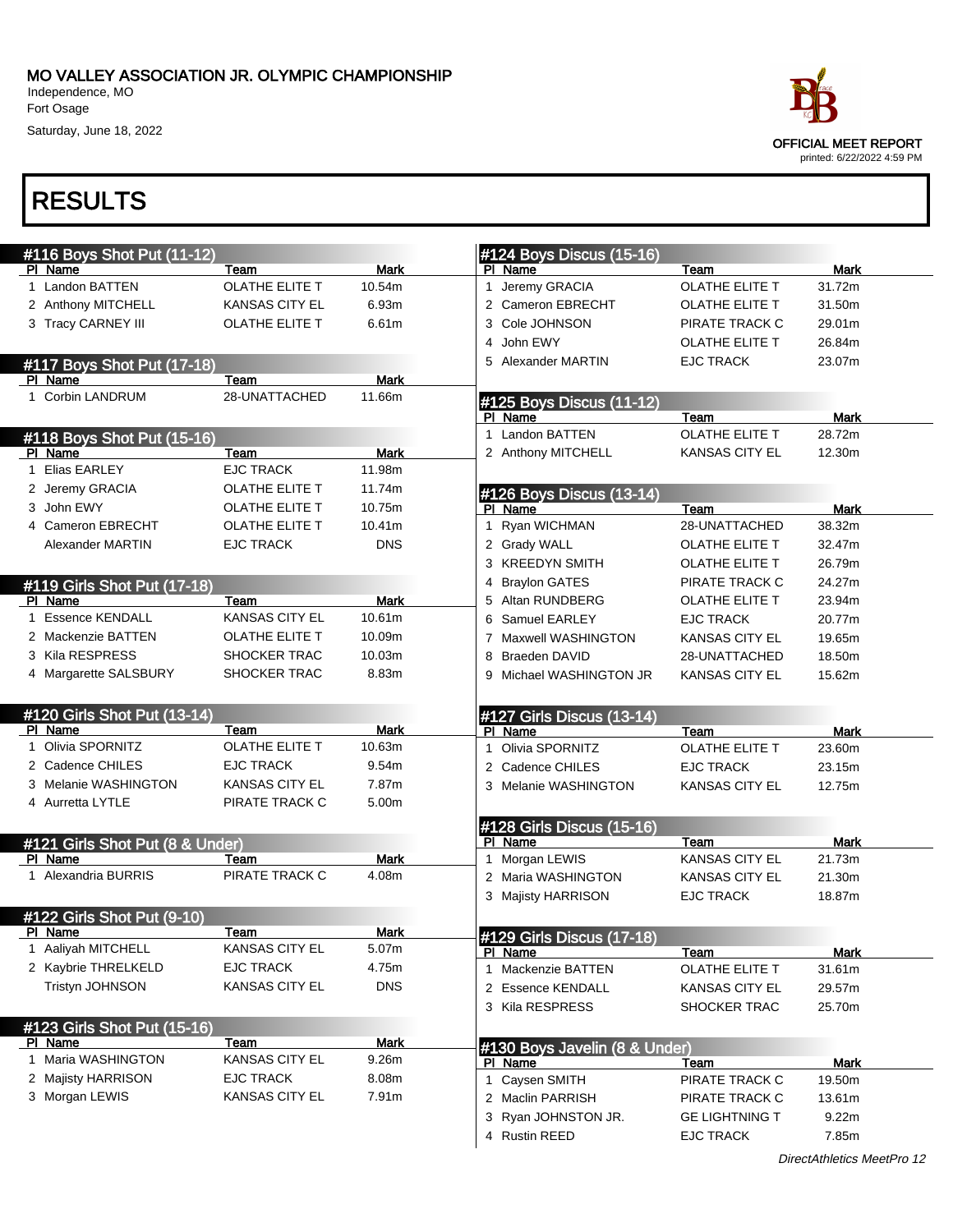Independence, MO Fort Osage

Saturday, June 18, 2022



| #130 Boys Javelin (8 & Under) (cont'd) |                        | #138 Girls Javelin (8 & Under) |                                                 |                       |             |
|----------------------------------------|------------------------|--------------------------------|-------------------------------------------------|-----------------------|-------------|
| PI Name                                | Team                   | <b>Mark</b>                    | PI Name                                         | Team                  | <b>Mark</b> |
| 5 Weston THRELKELD                     | <b>EJC TRACK</b>       | 5.30m                          | 1 Alexandria BURRIS                             | PIRATE TRACK C        | 8.87m       |
| 6 Rowden REED                          | <b>EJC TRACK</b>       | 3.33 <sub>m</sub>              | 2 Amaya WILSON                                  | <b>EJC TRACK</b>      | 2.61m       |
| Princeton HARRISON                     | <b>EJC TRACK</b>       | <b>DNS</b>                     |                                                 |                       |             |
|                                        |                        |                                | #139 Girls Javelin (9-10)                       |                       |             |
| #131 Boys Javelin (9-10)               |                        |                                | PI Name                                         | Team                  | <b>Mark</b> |
| PI Name                                | Team                   | <b>Mark</b>                    | 1 Aaliyah MITCHELL                              | <b>KANSAS CITY EL</b> | 10.86m      |
| 1 Clayton CHILES                       | <b>EJC TRACK</b>       | 17.02m                         | 2 Sydney JOHNSON                                | PIRATE TRACK C        | 7.72m       |
| 2 Barrett ALSUP                        | <b>EJC TRACK</b>       | 15.93m                         | Tristyn JOHNSON                                 | KANSAS CITY EL        | <b>DNS</b>  |
| 3 Samuel ARELLANO                      | PIRATE TRACK C         | 14.89m                         |                                                 |                       |             |
| 4 William BULT                         | <b>EJC TRACK</b>       | 10.83m                         | #140 Girls Javelin (13-14)                      |                       |             |
|                                        |                        |                                | PI Name                                         | Team                  | Mark        |
| #132 Boys Javelin (11-12)              |                        |                                | 1 Olivia SPORNITZ                               | <b>OLATHE ELITE T</b> | 24.77m      |
| PI Name                                | Team                   | Mark                           |                                                 |                       |             |
| 1 Landon BATTEN                        | OLATHE ELITE T         | 29.73m                         | #141 Girls Javelin (15-16)                      |                       |             |
| 2 Cooper SMITH                         | PIRATE TRACK C         | 22.52m                         | PI Name                                         | Team                  | <b>Mark</b> |
| 3 Elijah SALSBURY                      | SHOCKER TRAC           | 17.07m                         | 1 Rylan SYRING                                  | SHOCKER TRAC          | 24.70m      |
| 4 Tracy CARNEY III                     | OLATHE ELITE T         | 14.65m                         |                                                 |                       |             |
| 5 Logan DILLON                         | <b>EJC TRACK</b>       | 5.60m                          | #201 Girls 3000 Meters (11-12)                  |                       |             |
|                                        |                        |                                | PI Name                                         | Team                  | Time        |
| #133 Boys Javelin (17-18)              |                        |                                | 1 Deliliah MCWHORTER                            | <b>KANSAS FLYERS</b>  | 12:14.65    |
| PI Name                                | Team                   | <b>Mark</b>                    | 2 Claire BABCOCK                                | PIRATE TRACK C        | 14:01.94    |
| 1 Corbin LANDRUM                       | 28-UNATTACHED          | 32.62m                         |                                                 |                       |             |
|                                        |                        |                                | #202 Girls 3000 Meters (13-14)                  |                       |             |
| #134 Boys Javelin (13-14)              |                        |                                | PI Name                                         | Team                  | Time        |
| PI Name                                | Team                   | <b>Mark</b>                    | 1 Jailyn BRANDL                                 | <b>KANSAS FLYERS</b>  | 11:46.11    |
| 1 Ryan WICHMAN                         | 28-UNATTACHED          | 33.58m                         | 2 Madison HOWLAND                               | <b>KANSAS FLYERS</b>  | 11:58.98    |
| 2 Braylon GATES                        | PIRATE TRACK C         | 33.10m                         | 3 Lily SALAZAR                                  | <b>KANSAS FLYERS</b>  | 13:18.13    |
| 3 Grady WALL                           | OLATHE ELITE T         | 28.04m                         |                                                 |                       |             |
| 4 Jack JOHNSON                         | PIRATE TRACK C         | 27.39m                         | #203 Girls 3000 Meters (15-16)                  |                       |             |
| 5 Samuel EARLEY                        | <b>EJC TRACK</b>       | 23.83m                         | PI Name                                         | Team                  | Time        |
| Altan RUNDBERG                         | OLATHE ELITE T         | 21.63m                         | 1 Avery BOYDSTON                                | <b>KANSAS FLYERS</b>  | 11:37.46    |
| 7 Deontea KIRCH                        | OLATHE ELITE T         | 21.48m                         | 2 Ryah BERTUCCELLI                              | <b>KANSAS FLYERS</b>  | 12:37.88    |
| 8 Braeden DAVID                        | 28-UNATTACHED          | 15.15m                         | 3 Mya SCHWEITZER                                | <b>KANSAS FLYERS</b>  | 13:06.37    |
|                                        |                        |                                |                                                 |                       |             |
|                                        |                        |                                | #204 Girls 3000 Meters (17-18)                  |                       |             |
| #135 Boys Javelin (30-34)<br>PI Name   | Team                   | Mark                           | PI Name                                         | Team                  | Time        |
| 1 Hakan EKSI                           | 28-UNATTACHED          | 29.43m                         | 1 Riley FILMORE                                 | <b>EJC TRACK</b>      | 12:34.52    |
|                                        |                        |                                |                                                 |                       |             |
|                                        |                        |                                | #205 Boys 3000 Meters (11-12)                   |                       |             |
| #136 Boys Javelin (15-16)<br>PI Name   | Team                   | <b>Mark</b>                    | PI Name                                         | Team                  | Time        |
| 1 Cole JOHNSON                         | PIRATE TRACK C         | 30.10m                         | 1 Mack MONTGOMERY                               | <b>KC NOVAS</b>       | 14:30.37    |
|                                        |                        |                                |                                                 |                       |             |
|                                        |                        |                                |                                                 |                       |             |
| #137 Girls Javelin (11-12)<br>PI Name  |                        | <b>Mark</b>                    | <b>#206 Boys 3000 Meters (15-16)</b><br>PI Name | Team                  | Time        |
| 1 Claire BABCOCK                       | Team<br>PIRATE TRACK C | 13.22m                         | 1 Jordan JAMIS                                  | <b>EJC TRACK</b>      | 10:48.47    |
|                                        |                        |                                |                                                 |                       |             |
| 2 Katelyn BURRIS                       | PIRATE TRACK C         | 11.68m                         |                                                 |                       |             |
|                                        |                        |                                |                                                 |                       |             |